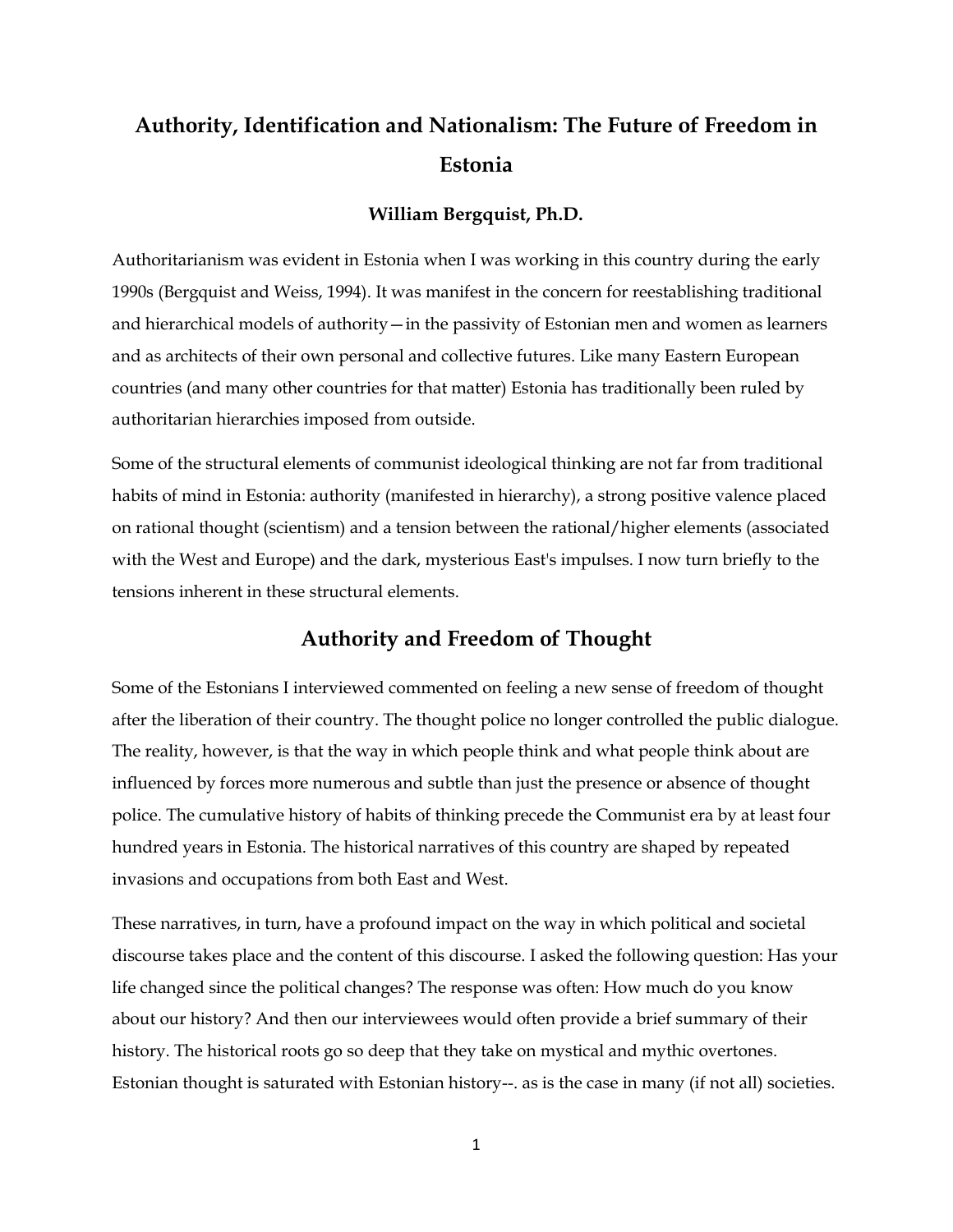While history and thought are often intertwined, I would suggest that there is some irony embedded in the Estonian narratives. They contain the seemingly contradictory themes of both individualism and collectivism.

# **The Irony of Individualism**

There was always an authoritarianism residing in the history and blood of Estonia. Nevertheless, Communist authoritarianism and the efforts of communists to build a governmental system ruled by the "workers" were always alien to Estonians. A strong Protestant emphasis on individuality and individual relationships with God (Weber, 1958), has always been dominant in this country.

Yet even with the strong emphasis on individualism and the Lutheran disdain for truth mediated through formal authority and hierarchy, there is still a solid tradition of authoritarianism in Estonia. A social critic, Tiit, whom I interviewed indicated that "many years of socialism have led us as a people to look for authority outside ourselves." He also noted sadly how a Nobel nominee in his country sits passively in the Estonian legislature, relying on guidance of his political party leaders.

The tradition of authoritarianism can also undoubtedly be traced back to the frequent occupation of Estonia by other countries and cultures that are strongly authoritarian: Germany, Poland, and Russia. This is where history and thought intermingle in Estonia. While the Estonians I interviewed have long desired to be left alone to tend to their farms and families, they are accustomed to invaders who bring authoritarian structures with them. The invaders often provide the stable and efficient government and public services that Estonians themselves—with their dislike for collective action—appreciate.

Estonians have seemingly been glad to delegate authority to outside people—though obviously they would much prefer to delegate these tasks to their countryfolk rather than invaders with foreign customs and values. An outside observer, Alexander Theroux (2011, p. 37), put it this way:

Estonians, arguably, were—are—shyly obedient. Dutiful. Highly serious. Earnest beyond words. The concepts all tend to merge. . . . May one suggest that as a nation, the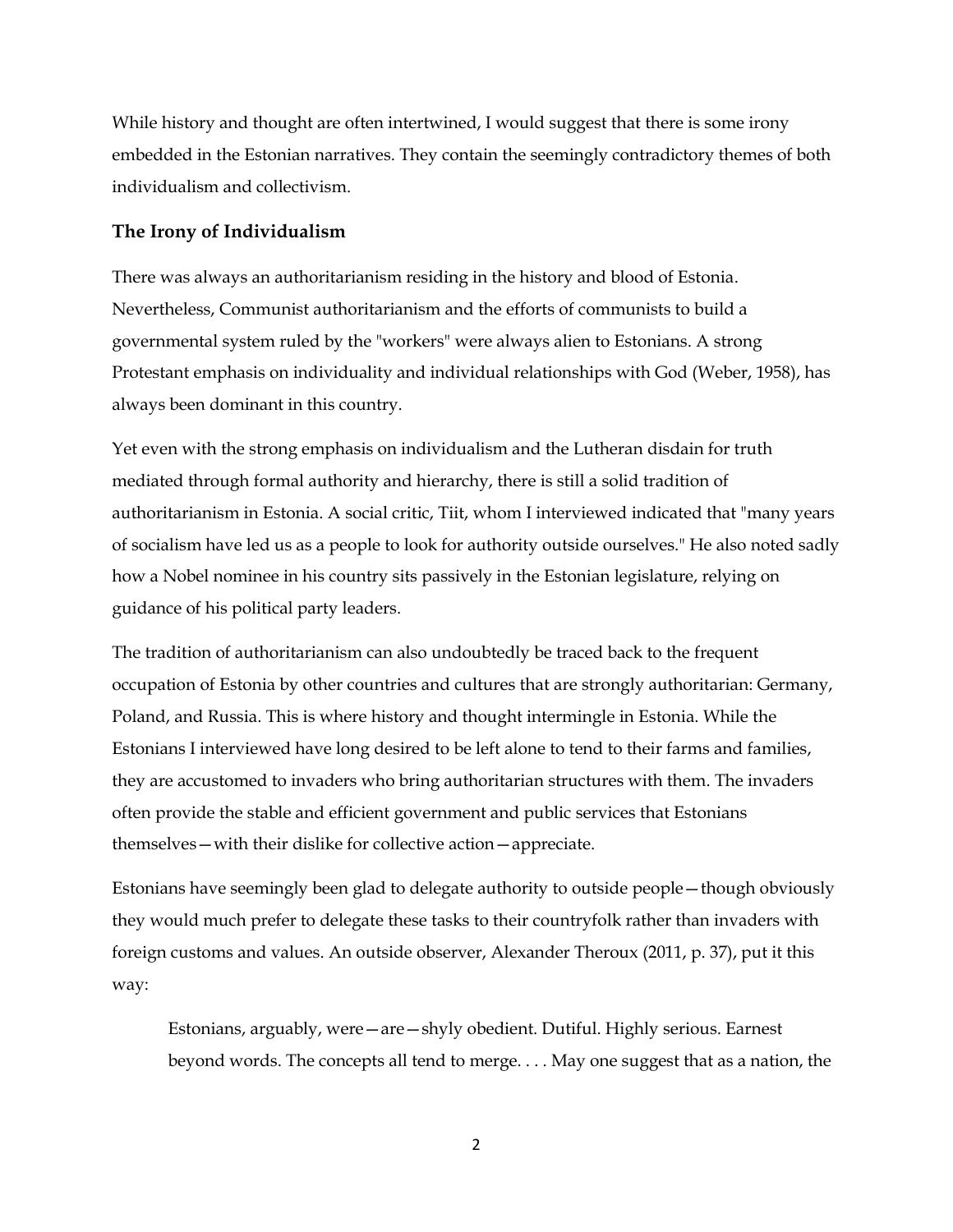people [of Estonia] are too regulated, too orderly? The restlessness is certainly there, the pride, no question about the anger, but what about the concentrate discipline to *revolt*?

I would take some exception to Theroux's conclusions regarding revolt. The Estonians obviously did revolt during the early 1990s. But it was a gentle revolt—the singing revolution. There was exceptional discipline (and collective courage) in the widespread disregard for Soviet rule when singing the songs of Estonia at the song fest and on subsequent occasions (collective actions that I have described in other essays in this series). However, I think Theroux was correct in assessing the Estonian people as orderly and highly regulated—whether it be in their adherence to the old town plan in Tallinn, or their admiration of the choral arts.

While working in Estonia I was intrigued by the similarities I saw in this country regarding orderliness and what I observed in Finland (a country located just to the North of Estonia) and Switzerland. In more recent years, I have observed a similar commitment to order in Singapore. Clean streets and social courtesies are abundant in each of these countries. As I note later in this essay, the messiness of democratic rule that began when Estonia declared its independence must have been (and perhaps still is) difficult for the Estonians to accept. The pull toward order that the Soviet Union successfully imposed for many years must have been strong—and in some Estonian quarters might still be strong.

The lingering desire in Estonia for order and restraint was countered during the 1990s by the perspectives and actions taken by some countrymen. "Outliers" like Tiit tried for many years to keep alive an alternative to authoritarianism. Tiit fought against authoritarian regimes in both his own country and in Central America regardless of the prevalent ideology. Such courageous and idealistic anti-authoritarians often find themselves unappreciated by both the old order and the new order of leadership in a changing world. They often grow tired of always being on the outside looking in, with disdain and disillusionment. Still, we found several Estonians, like Tiit, who continue their oppositional stance. As one of these courageous warriors declared: "I was in the opposition in the last regime, and I'm in the opposition now!"

### **East versus West: Rationality vs. Passivity**

In my Estonian interviews, I heard a strong concern voiced about and critique sounded regarding the authoritarian tradition in their country. These expressions came from those who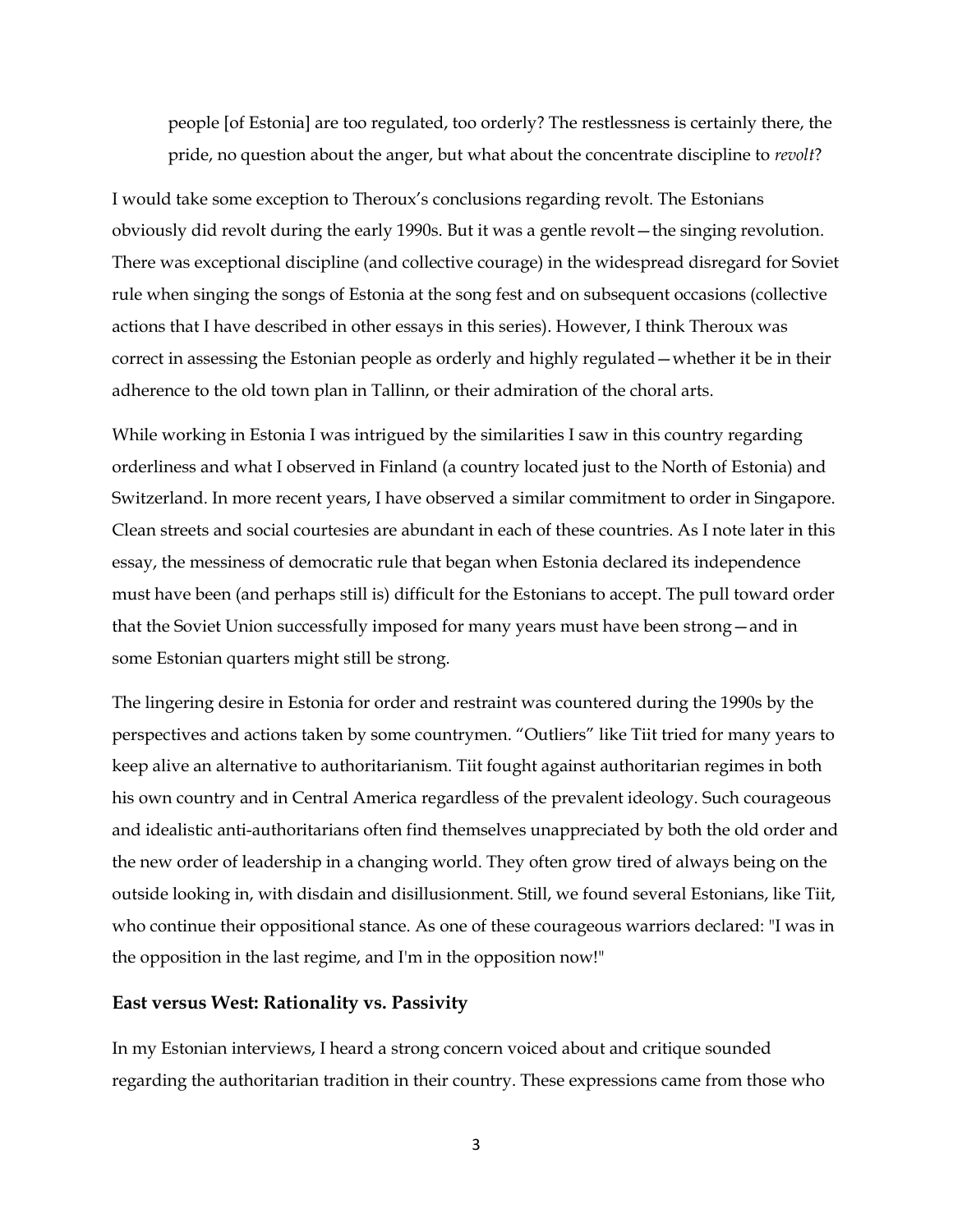were hoping that Estonia would use the Soviet collapse as an opportunity to move toward more democratic ideals and less hierarchy in their political and social systems. This idealistic dream of a truly equitable and nonhierarchical system is rooted, perhaps, in the collective residual memory of a social system that existed in some pre-Christian European communities: *Old Europe*). These remarkable partnership-dominated (and pre-patriarchal) communities were described several decades ago by Eisler (1987) in *Chalice and the Blade*. The ghost of Old Europe might have lingered in the social unconscious of many Estonians during the early 1990s. At the very least, the desire for greater equality and participation by all citizens was viewed by some Estonians as a movement from an Eastern to a more Western mode of thinking.

Rightly or wrongly, the East (and Russification in particular) was often portrayed by Estonians as irrational, primitive, unconscious, and authoritarian. By contrast, the West (Western Europe and North America) was perceived as more rational, civilized, conscious, and nonauthoritarian. There was a long, esteemed history regarding the major universities that flourished in Estonia notable the University of Tartu. In existence since 1632, this university has served as home for many major researchers and is still rated among the finest universities in the world.

There was the thoughtful and knowledgeable appreciation of the arts that is found everywhere in this country. Rarely, do we find the arts flourishing as much in other countries. Along with this unique artistic heritage was profound hatred among many Estonians for the flamboyant architecture of the Eastern Orthodox churches that came to Estonia from Russia. As I walked through the towns of Estonia with my Estonian guides, they would point to these ornate (and often very large) structures with disgust and detailed critique. The simple, clean lines of native Estonian buildings were preferred. There were the very practical buildings of the Hanseatic league (of which the Estonian city of Tallinn was a member). I was able to appreciate the carefully laid out plan for Tallinn with each social unit of the city being provided with its own location and church.

Here is where I found the irony of Estonian freedom. The yearning for a more Western perspective was matched by a subtle form of authoritarianism that was manifest in the daily actions taken by the Estonians. While there was a dream of equity and reform in Estonia when I was working there, a propensity for authoritarianism was evident in the passivity of many Estonian men and women I interviewed or observed in action (or inaction).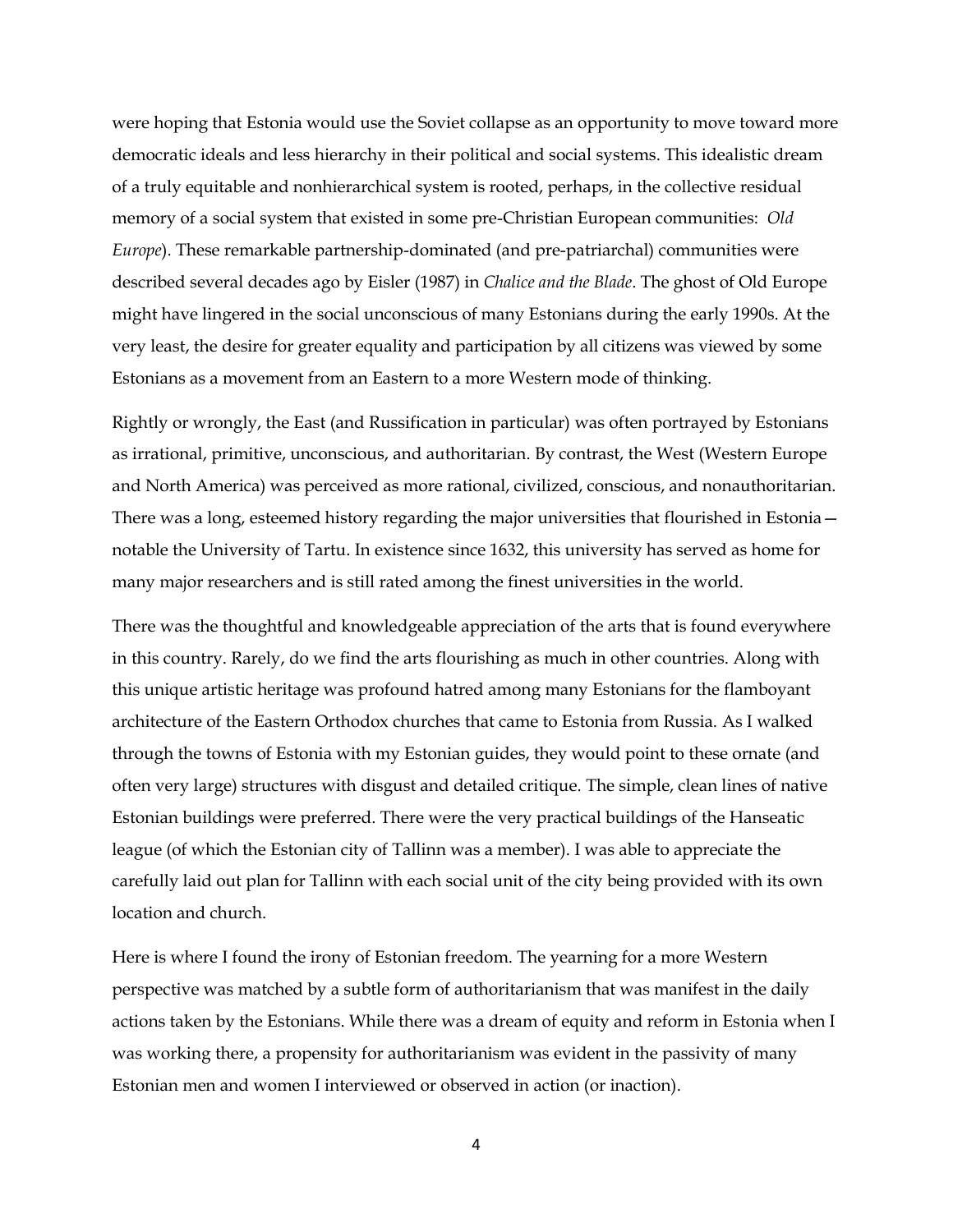As an "impatient" American, I was surprised to discover how willing Estonians were to listen to speeches that droned on and on for several hours, whether in person or on television. The "talking head" was apparently widely found and tolerated in most of the Eastern European countries before and after collapse of the Soviet Union. This willingness to listen, be persuaded by and follow the directions of a single leader (whether from the old regime or the new one) seemed to be a lingering ghost of Soviet rule and the rule of many other repressive and occupying regimes prior to the Soviet invasion.

There was a search for and designation of wise leader in Estonia, based on the assumption that somehow a great person will lead citizens of this embattled country out of their troubles. In a previous essay on authoritarianism (Bergquist, 2020b), I wrote about the pull toward the wise leader (as well as courageous leader and visionary leader) as identified by Wilfred Bion (1961). There seemed to be a hunger in Estonia for new heroes: visionaries, wise leaders, warriors. The new leaders, in reality, may have been merely the old leaders, or their descendants, in new clothing (much as we find today in the Putin-led Russian government).

Turning to the old leaders probably appealed to an authoritarian need for structure and continuity-that was dominant in Estonia (and other Eastern European countries) during the early 1990a. While the Estonians were provided with a new image upon which can be projected new societal needs, these needs are often only met with a return to old structures. As Bion and other object relations theorist have noted, when there are high levels of anxiety in an individual or group, there must be structures and procedures ("containers") that can hold and this anxiety—so that it can be "metabolized" (converted from anxiety into acceptance and, hopefully, action) (Bergquist, 2020a).

I appreciated the willingness of Estonians to listen to other people, for this is certainly a failing of many Americans, who seem to tolerate nothing more than a ten-second sound bite and are more impatient to express their own opinion than truly to listen to someone else. Yet I was concerned that there was little evidence of much interaction between the speaker and listener. There was little in the way of any collaborative discovery among the citizens--which is a critical way of knowing in any learning-oriented society (Belenky and others, 1986). It was never quite clear whether these passive listeners were really taking in what was being said by the speakers or just showing deference to authoritarian leaders and structures. Does true freedom require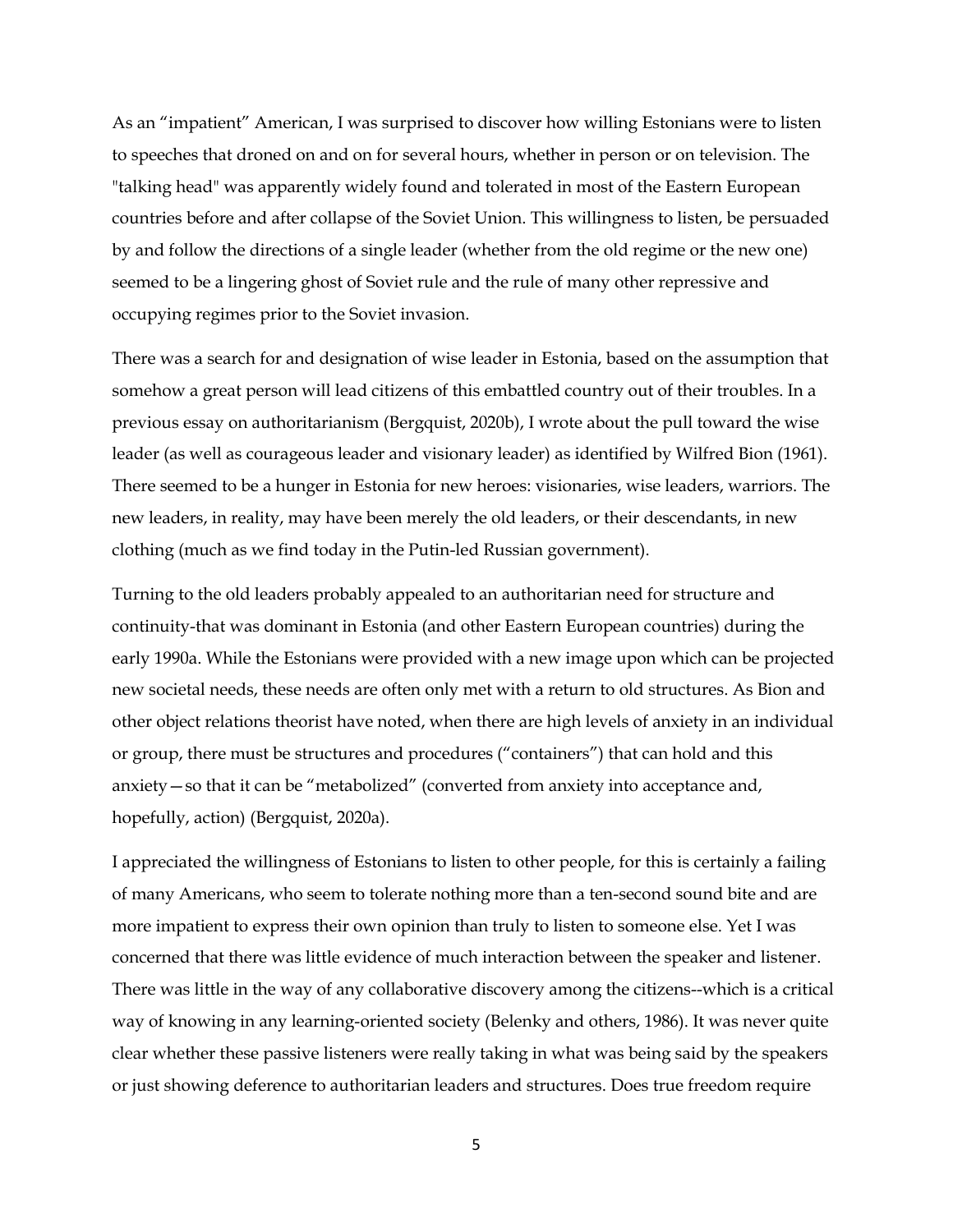interaction among peers, or is this just an American bias? Is dialogue required for any community to discover something that rings of truth and credibility (Gergen and Gergen, 2004) or is this just a naïve vestige of old fashion American town hall meetings (for we have our own historical ghosts)?

# **Distorted Identification**

There is much more to be said about the nature of authoritarianism. As Edward Shils (1954) suggested, authoritarianism is quite complex. He reminds us that political movements and authoritarian regimes are never made up of people with specific personalities. Rather, they are constituted of people with many different motives, aspirations, and personal characteristics. This is particularly important to bear in mind when examining Estonian society, for many Russians were exported to Estonia after World War II. By the early 1990s, they considered Estonia to be home--though they were still loyal to Russia and brought Russian culture to Estonia, including the Russian language (which was the official government-imposed language to be spoken in Estonia). This complex interweaving of cultures might account for some of the contradictions and sources of ambivalence I noted among Estonians during the early 1990s.

I suspect, however, that the ambivalence and contradictions I witnessed went beyond the competing perspectives of diverse constituencies. I believe that there were many intra-psychic contradictions at play—some of which I have just identified in turning to the work of Wilfred Bion. There was profound irrational swirling around Estonia at every level during the early 1990. The container for diffuse anxiety, that I identified earlier, was not consistently present. Even with a wish, at some level, for the old Soviet structure and security, there was the reality of a collapsing Soviet system.

# **Identifying with the Aggressor**

Nothing was making much sense. Uncertainty reigned supreme. Conditions were ripe for an even deeper ambivalence regarding the Russian "aggressors." This was not just because Estonians might have ultimately preferred Russian occupation over complete chaos – and may have historically preferred Russian occupation over German occupation (a difficult choice they had to make—who is the best "occupier"?). It goes much deeper than this. There may have been a psychological process in place that is known as *identification with the aggressor*. This very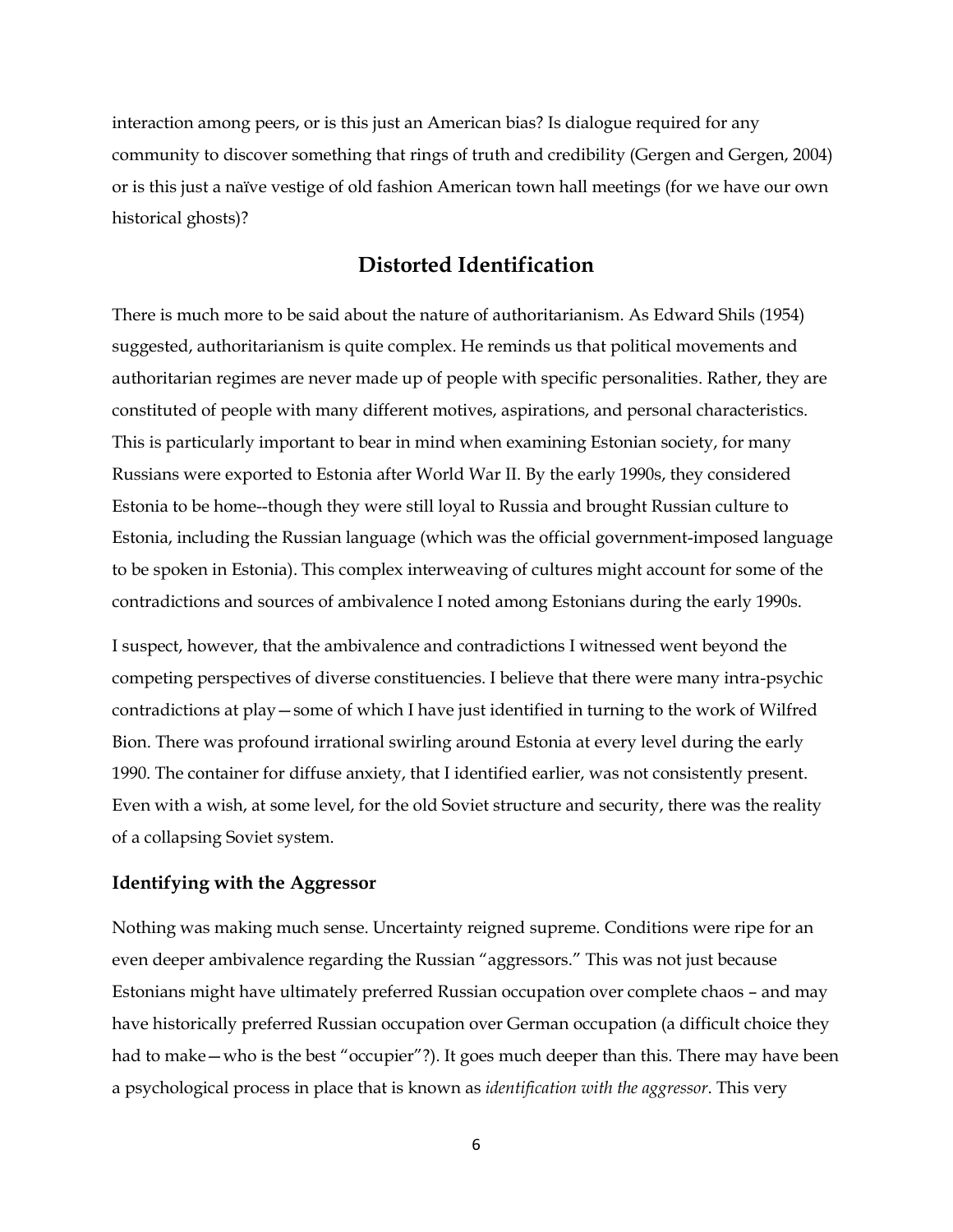disturbing process has been described by Victor Frankl (2006) and others who have tried to make sense of the experiences of concentration camp survivors.

Under conditions of high stress and anxiety (such as exited in concentration camps), victims learn to identify with the person who is oppressing them and are grateful when they are no longer being oppressed; the former victims then replicate the aggression with other people (A. Freud, 2018). The concept of identification with the aggressor seems to be just as applicable in trying to understand why people who were battered by their parents tend to batter their own children as it is in trying to understand why some concentration camp inmates were recruited for the secret police in some European countries during the Second World War.

When we apply this concept of identification with the aggressor to the citizens of Estonia, we find its mundane manifestations in the passivity I mentioned above. We also find its softer form in the uncritical allegiance to the leader that was found not just in Estonia but also in most other countries with an authoritarian legacy. This process will become harsher under conditions of profound stress and anxiety – such as that brought about by the invasion and occupation by a foreign country (in this case, Russia). The victims (occupants of the invaded country) may begin to identify with the aggressors (invaders). At the very least, the victims will often begin to mimic the behavior of the occupiers—replicating the form of leadership and governance imposed by the occupiers. Speech mannerism of the leader are replicated by citizens, as are the words being conveyed by the leader and the occupying country's media.

It can soon move beyond mimicry. Members of the occupied country will soon begin working with the occupiers and may even join with the enforcing agency of the occupiers (as occurred during the Second World War). We find this play out in the dramatic, fictionalized portrait of a German-occupied United State in Phillip K. Dick's *The Man in the High Castle* (Dick, 2007) which inspired a cable TV series with the same name. In this hypothetical enactment, much of the enforcement of the Nazi-regime was being carried out by American citizens (who often had been enforcers of the old American regime—led by J. Edgar Hoover, long-term director of the American FBI.

This harsh version of identification with the aggressor is the extreme form of the projective identification process I presented in an earlier essay (Bergquist, 2020b): one reassigns one's own unique strengths and potentials to the leader and, as a result, diminishes or even destroys one's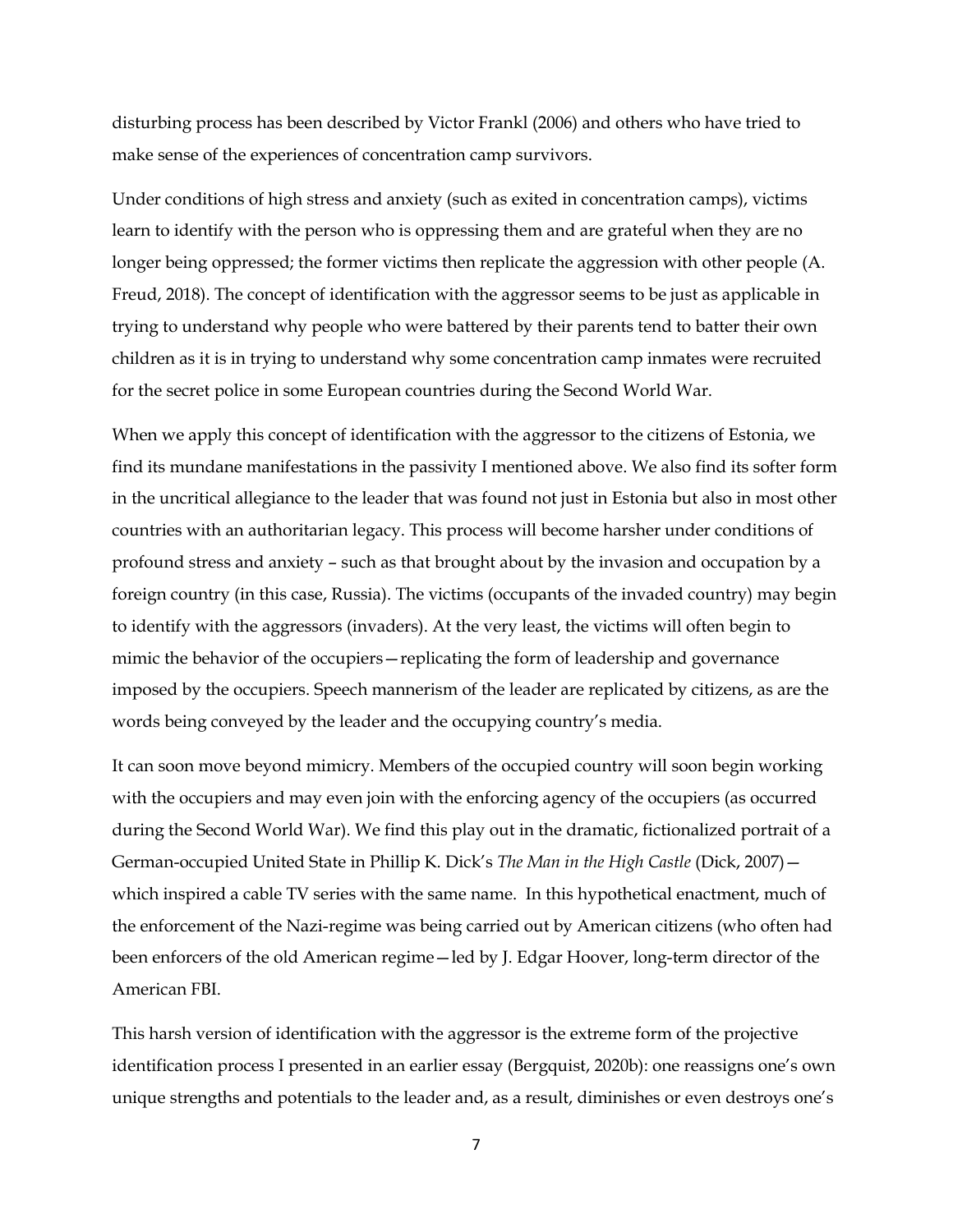own sense of self-worth and one's own distinctive identity. The leader's persona is assumed by all those who are under this person's power. The old realities are confiscated, and the leader's new "truth" becomes normative as the dominant social construction of reality. The identity of the aggressor thus become the identity of those who have been oppressed by the aggressor. This *hard authoritarianism* might have been operating in Estonia during the early 1990s – and perhaps is still operating in Estonia. This very ugly hard authoritarianism is certainly operating in many other societies today – especially those in which there is profound personal and collective stress and uncertainty.

## **Identifying with Consumption**

It is not only the aggressor to which we are often pulled when living under conditions of societal stress. We are also pulled to a much less harsh, but ultimately just as alienating, form of identification. We are absorbed into the world of goods and services. We come to identify ourselves with what we own and turn to authoritarian rule if this rule promises that the goods and services will continue to arrive at our front door. This is *soft authoritarianism*. We lose ourselves while shopping. Our sense of self is shrunk, via marketing, to the size of a touted box of cereal or new, miracle cleaning fluid.

What about in Estonia? Was soft authoritarianism prevalent in the 1990s version of Estonia and is it still present? As Berne Weiss and I noted in our 1990s assessment of life in Estonia and Hungary (Bergquist and Weiss, 1994), this type of soft authoritarianism seemed to be manifested in the Estonian (and Hungarian) valuing of very concrete and highly tangible goods and services.

Given the elusive character of truth during the Soviet era, men and women in Estonia and Hungary seemed to rely on the goods and services that they could see, feel, and taste. They looked for the purchase of products manufactured in the West—having been lured to these products by the radio and television broadcasting that emanated from non-Soviet countries (despite Soviet attempts to block this communication). Freedom now meant that goods could actually be delivered and consumed rather than just promised via the latest five-year Soviet plan.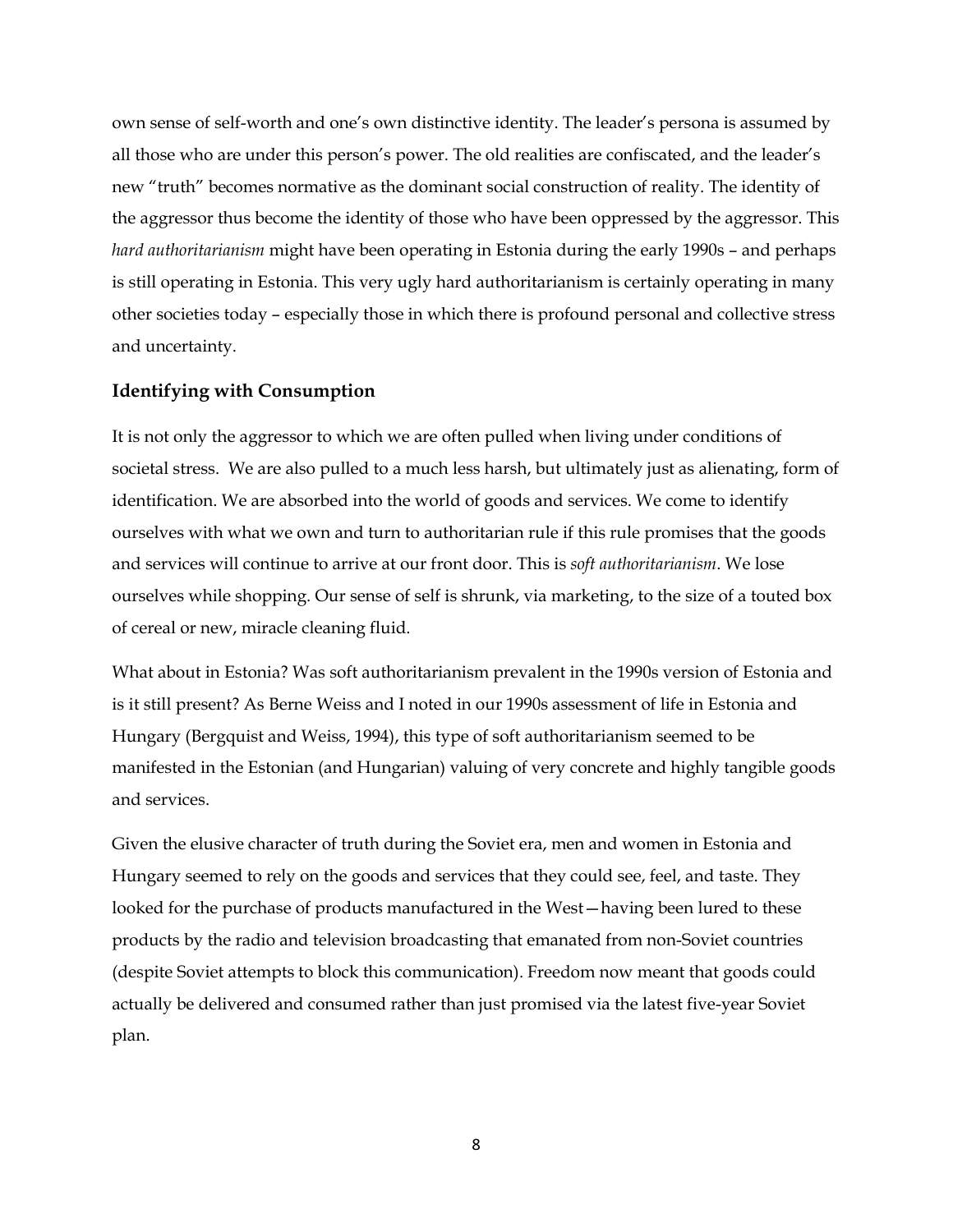What about contemporary Estonian life? I suggest that this soft authoritarianism still exists –and might have grown even stronger. I arrive at this conclusion not by observing actual consumer behavior in Estonia, but by noting that this form of authoritarianism seems to be prevalent throughout Europe, North America, and Asia. It is even prevalent big time in China (Ma, 2019). Obviously, I might be wrong specifically about Estonia; however, I wish to justify my conclusion by turning once again to the analysis of social systems offered by Erich Fromm. As early as 1960, Fromm noted this pull toward the valuing of goods and services as a mode of subtle authoritarianism. Specifically, he was focusing on this marketing orientation in *The Sane Society* (Fromm, 1960).

Fromm turns to the theme of alienation when describing the impact of a marketing orientation on the human psyche—as he had done before in describing the alienation associated with Nazi rule in Germany (Fromm, 1941). His focus, however, is now on the United States rather than Germany. He portrays a self-alienation of modern American man that results from "man's physical energy . . . becoming a commodity, hence man has become a thing." (Fromm, 1960, p. 255). Fromm is referring to the primary interest of workers in earning wages so that they can purchase goods and services.

The product of their work is no longer primary—rather consumption is primary, and workers are nothing more than intermediaries ("things") between the workplace (production of goods) and marketplace (consumption of goods). In this orientation toward consumption, contemporary members of a society can escape from freedom. They are told how to be successful workers and what to purchase (via marketing). Difficult choices no longer are required. The agony of freedom is exchanged for a much more "blissful" life that is devoid of major challenges or any purpose other than consumption.

We are promised a life filled with tangible benefits rather than realized dreams. We are successfully convinced that meaning is to be found in the tangible consumption of goods and services. At the very least, we are told (via massive marketing campaigns) that success in life (or at least happiness is achieved) when we are in possession of the best that money can buy.

Perhaps this is one of the collective myths that we should add to Gross' (1980) list of collective myths—a list that I identified in a previous essay on freedom. We are told not only that there is an open market for the exchange of ideas in our society, that great leaders will look after our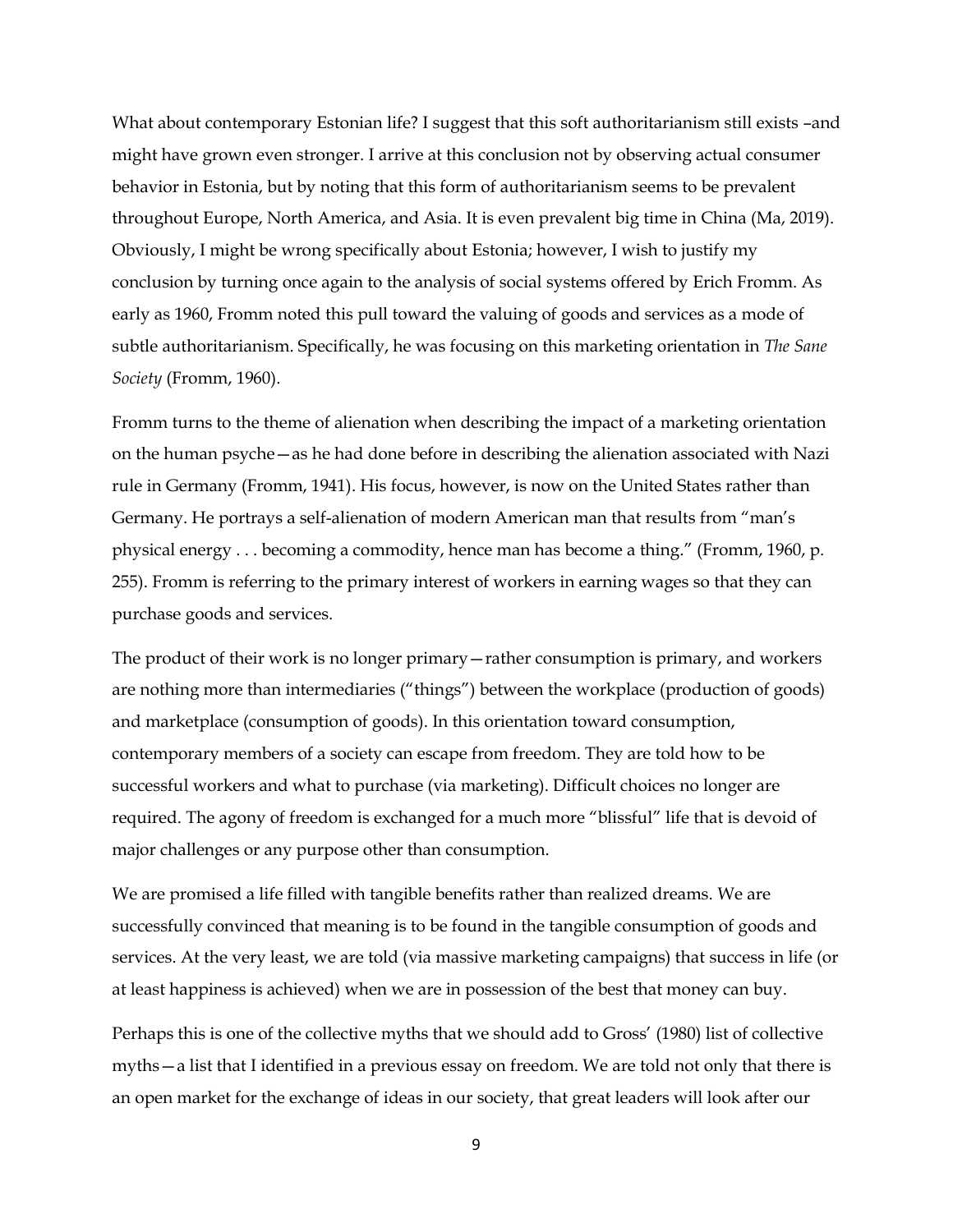collective interests, and that the "little people" will ultimately rise up if there is injustice—we are also told (and are convinced) that there is no reason to rise up, for the great leader is ensuring that there is a free market for the exchange of goods and services.

Even if ideas are unlikely to be shared freely in a soft authoritarian society, there is always the new pair of shoes and vacation in Spain that await us. Furthermore, we have learned to embrace consumption at an early age. Beginning during the last decades of the 20<sup>th</sup> Century, our teenagers found meaning and camaraderie in hanging out together at shopping malls. Now, during the second and third decades of the 21<sup>st</sup> Century, they are learning to virtually hang around together on the Internet and to consume via the click of a mouse or tap of a finger on the mobile device.

Is it possible that Estonians are immune to this pull? As members of a now prosperous European community, are citizens of this country different in any important way from those living in other prospering countries around the world? Have their teenagers embraced a different orientation? I don't think this is the case--but I invite the assessment of my Estonian colleagues.

# **Escape into Nationalism**

Freedom can be escaped in many ways. It is not just a matter of identification with an aggressor or identification with a commodity. It is also a matter of identifying with a specific nation and culture. Consequently, we can look to another fundamental mode of escape from freedom. The threat of freedom can be ameliorated by turning to external sources of threat. Other countries become the enemy and loyalty to one's own country become the coin of the land. Nationalism flourishes. It is one of the tracks of thought that has been well worn by history—so it is easy to slip back into it.

As with individuals who assume familiar roles within their families, so, too, groups of people and nations seem to fall into characteristic modes. Think of the American "rugged individualist." In Eastern Europe, nationalism seems to be the homeostasis to which group thinking returns. Perhaps this has been useful historically, creating a group identity within which individuals could create a cultural continuity. However, recent historical events now raise new challenges. Nationalism seems to be flying in the face of a flat world (Friedman, 2007)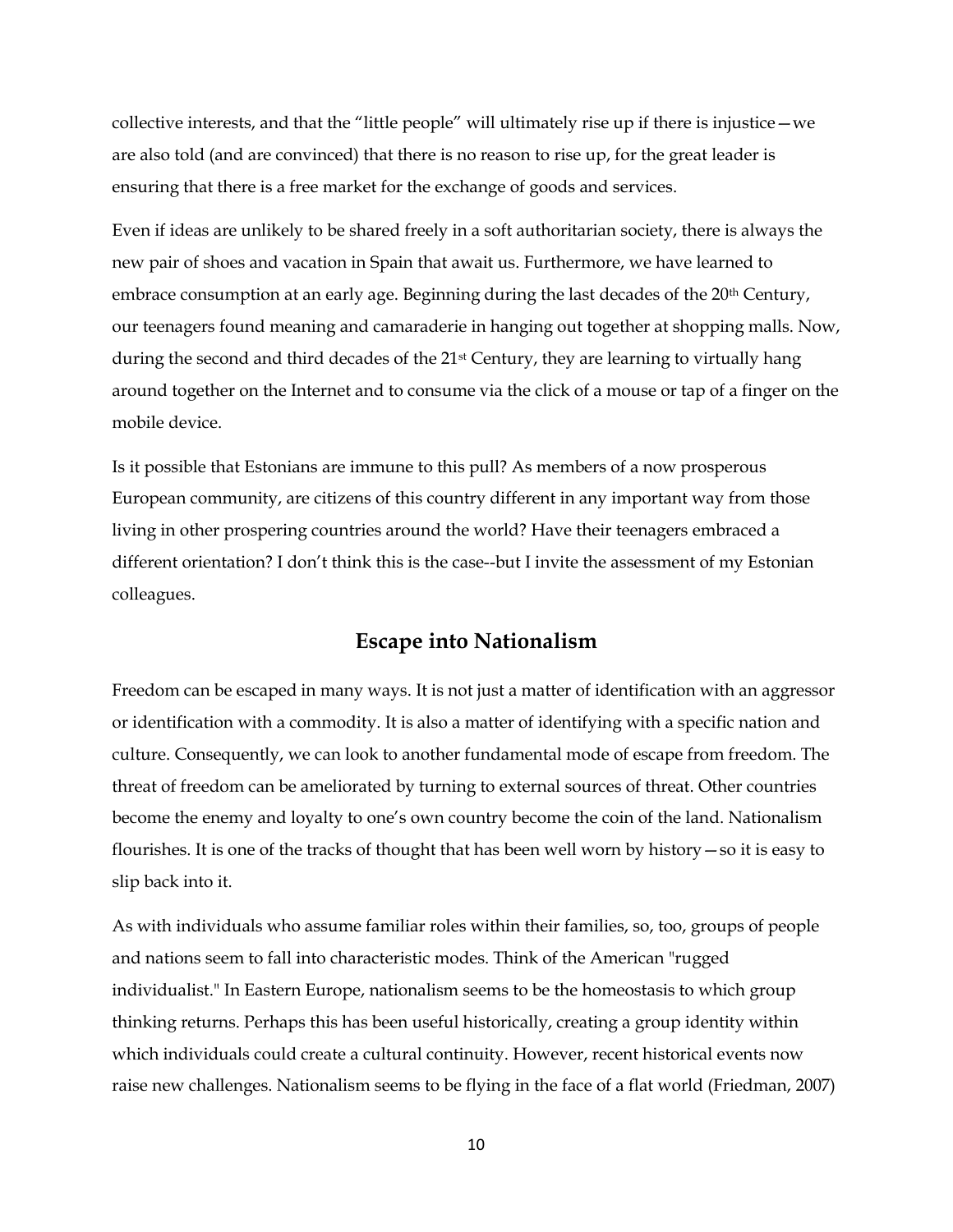in which national boundaries are readily crossed. Yet, nationalism is still quite powerful and is on the rise in virtually all parts of the world—including the United States.

Is the world really becoming flat or is it a world in which enemies stand intimately close to one another, ready to defend their turf (both physical and virtual) at any cost? Are global crises (such as virus outbreaks) a cause for countries to come together or do they only cause greater anxiety and a regression to nationalism and authoritarian rule? The question becomes: What do we need to learn about nationalism if we are to build a world in the future that is less dangerous and destructive of the human spirit—and true freedom?

#### **Nationalism and Xenophobia**

Nationalism, in some of its manifestations, belongs with anti-Semitism, xenophobia, and other nonrational habits of thinking. Through these often habitual, fasting modes of thought (Kahneman, 2011) people can explain troublesome and complex social events, such as economic depressions. Quick, manageable explanations reduce levels of anxiety (Bergquist, 2020b). But these habits of thinking are not only about simplistic explanations. Nationalism, at least, is also about one's identity, about linking one's identity with something larger than oneself. It includes membership, but it also includes a sense of birthright, homeland, ancestral ties.

One is not free to choose the ethnic group into which one is born. And within that group there are certain characteristics that are also beyond choice: skin color, mother tongue, how the rest of the world relates to that ethnic group. These are some of the limits of individual freedom. Then there is the experience of feeling gripped by some primeval demands of one's ethnic identity. Perhaps when an ethnic group is smothered and receives minimal recognition and acceptance from its neighbors, then the craving for recognition gets distorted and becomes the central ingredient in the pursuit of identity.

For some, ethnic or national identity seems to be a compulsion. The great experiment in social planning that subsumed the cultures and nations of Eastern Europe after World War II was a bit like a freeze-drying process. The cultural life that existed on limited rations below the surface needed only this thing called freedom to revive during the early 1990s. The revival of freedom signaled not only the ability to travel once again but also renews nationalism, xenophobia, street crime, and economic insecurity. Revived with nationalism were the historical wounds that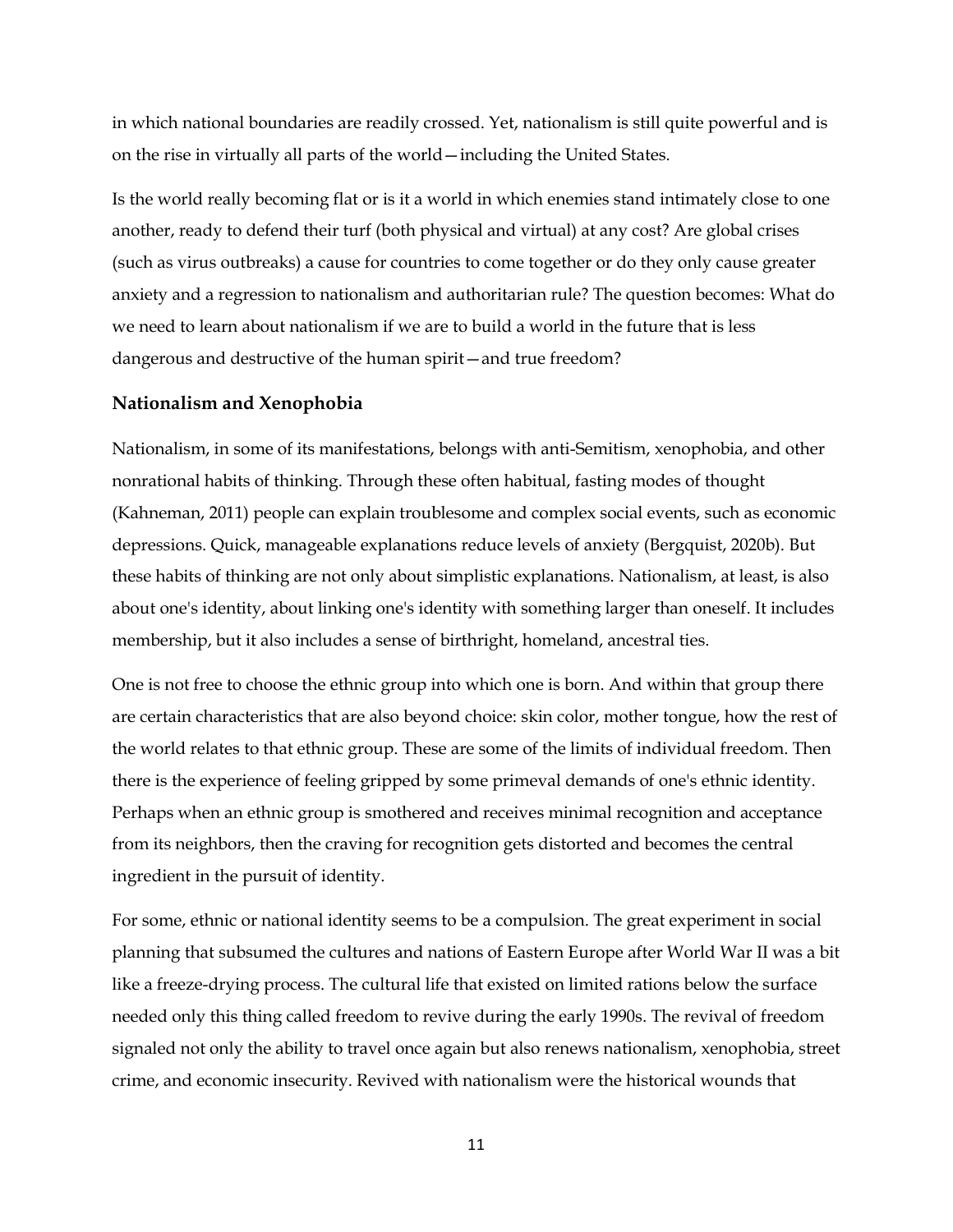scarred the region. With the intensity of siblings, each of the nations of Eastern Europe chronicled the wrongs inflicted on it by its neighbors over the centuries. Inter-nation hatred was alive and well!

In the wake of socialism's collapse, dissolution of the Soviet Union, and cold war's end, the rise of nationalism was hardly surprising—much to the chagrin of political progressives and centrists. No one objects to expressions of love of country or a positive national identity. Those are essential ingredients of self-esteem. Concerns arose during the 1990s because the baggage that typically accompanies such patriotism includes xenophobia, aggressive posturing toward neighboring countries, and an updating of the catalogue of historical wrongs.

The possible outcome of such a dynamic is a quasi-amicable divorce, such as the one that occurred late in the 20th Century between the Czechs and the Slovaks, or a descent into barbarism, such as the genocide in Bosnia-Herzegovina (and many countries in Africa and more recently in the Mid-East). Once a process of nationalism is set in motion, it often takes its own course. People who have been denied any expression of national pride may well be carried to extremes when the prohibition is lifted. The paradox here is that freedom is the element that allows the revival of dormant passions; once revived, the passion of nationalism has been known to drown out the rational, slow thinking (Kahneman, 2011) that is essential for freedom.

## **Nationalism and Identity**

National identity and autonomy were extremely important in Estonia after the collapse of the Soviet Union. The citizens of this country were concerned about recognition by other countries and about the establishment of a clear and distinctive national identity. Self-esteem for men and women in this country was directly linked to national recognition. During my interviews, Estonians talked about the frequent invasion of their country and about other people's lack of respect for their boundaries. their deep cultural roots, and their intellectual resources. They felt like they were on the outside, looking in, when being considered on the world stage. These concerns have continued to be voiced by Estonians during the first two decades of the 21st Century, as they have established their place in the European community.

This lingering concern for recognition in Estonia may be quite legitimate, given its long history of being overlooked and dismissed as a legitimate country, Estonia and its Baltic neighbors,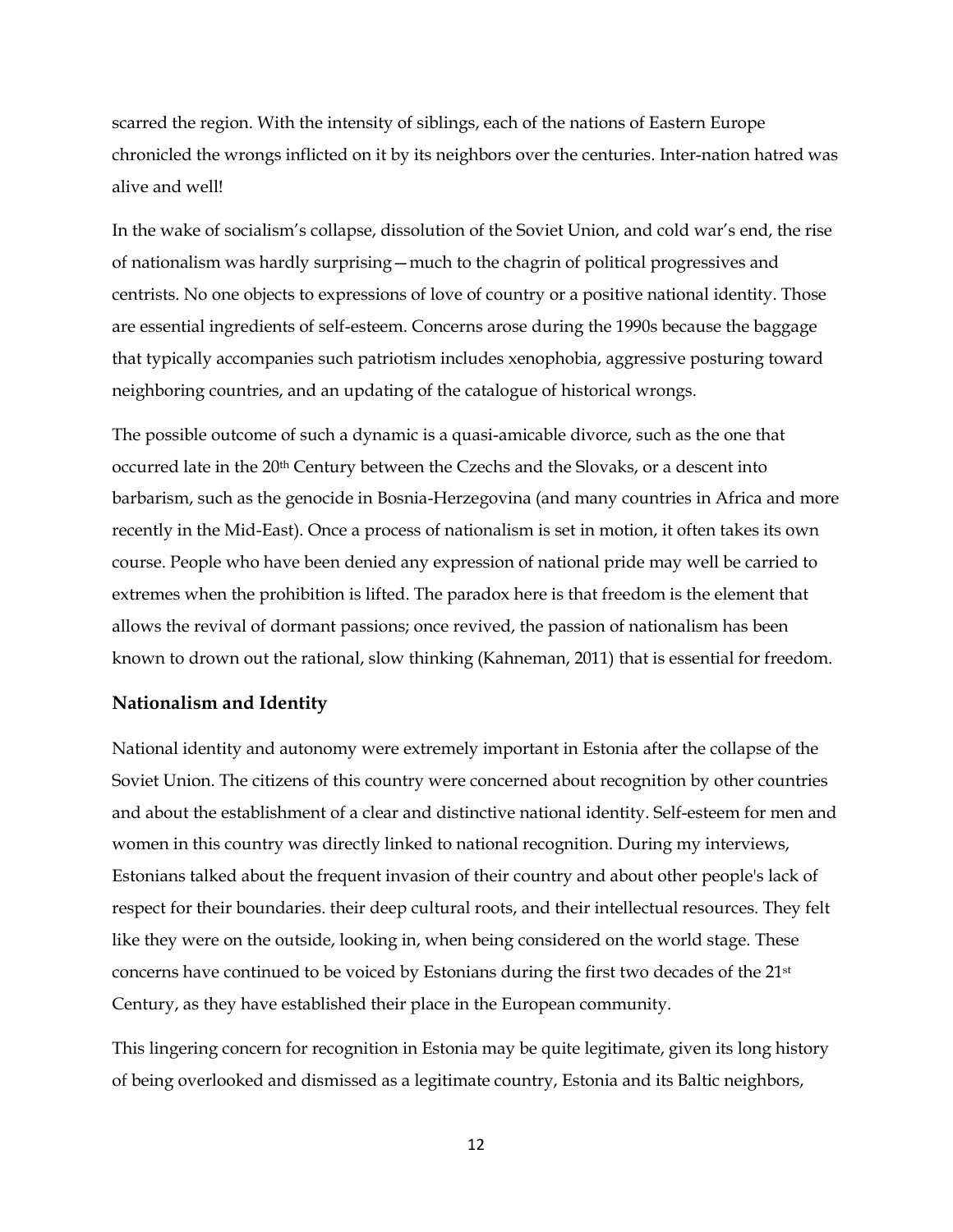Latvia and Lithuania are indeed located on the "outskirts" of Western Europe, and their inhabitants view their country as isolated and peripheral to major European events. I offer the following example from the 1990s of this overlooking of major affairs in the Baltic states by the rest of the world (or at least the American press).

In 1991, over half a million citizens of Estonia, Latvia, and Lithuania commemorated the fiftieth anniversary of the signing of the egregious German-Russian (Ribbentrop/Molotov) agreement that gave these three countries to Russia in 1942 by forming an unbroken human chain across the three countries. This was a major event, both symbolically and in terms of the enormous effort and devotion it required. Yet virtually no one in the West heard much about this event, even though communications with the West by this time were vastly improved. The invasion of Crimea was covered extensive in the American press—would this also be the case today if Estonia were invaded once again by the Russians?

I personally witnessed the impact of ignorance and overlook on one of my colleagues from Estonia who was a successful physician. During the late 1990s, she decided to attend an international health care conference held at Stanford University in Palo Alto, California. I accompanied her as she was checking in to the conference. The conference planners thoughtfully assigned participants to rooms at nearby hotels by nationality and first language (so that participants could easily communicate with one another in the evenings and at breakfast). Unfortunately, my colleague was assigned to the Russian group—since Estonia was once a part of the Russian-dominated Soviet Union.

My colleague was upset—quite angry—and was about to leave the conference and return to Estonia. I talked to those assigning the rooms and provided a brief history regarding the animosity among many Estonians about the Russian occupation of their country. Subsequently, my colleague was reassigned to rooms in a hotel that was populated by a group of Englishspeaking physicians from several Western European countries. She and I talked for a long time about how this ignorance of history and politics is to be found even among educated conference planners. The lingering sense of being ignored and being considered unimportant on the world stage was (and I suspect still is) a major concern in Estonia.

While Estonians have been concerned about this situation, they don't seem to have done much about it and their inaction might contribute to the isolation and ignorance. At a fundamental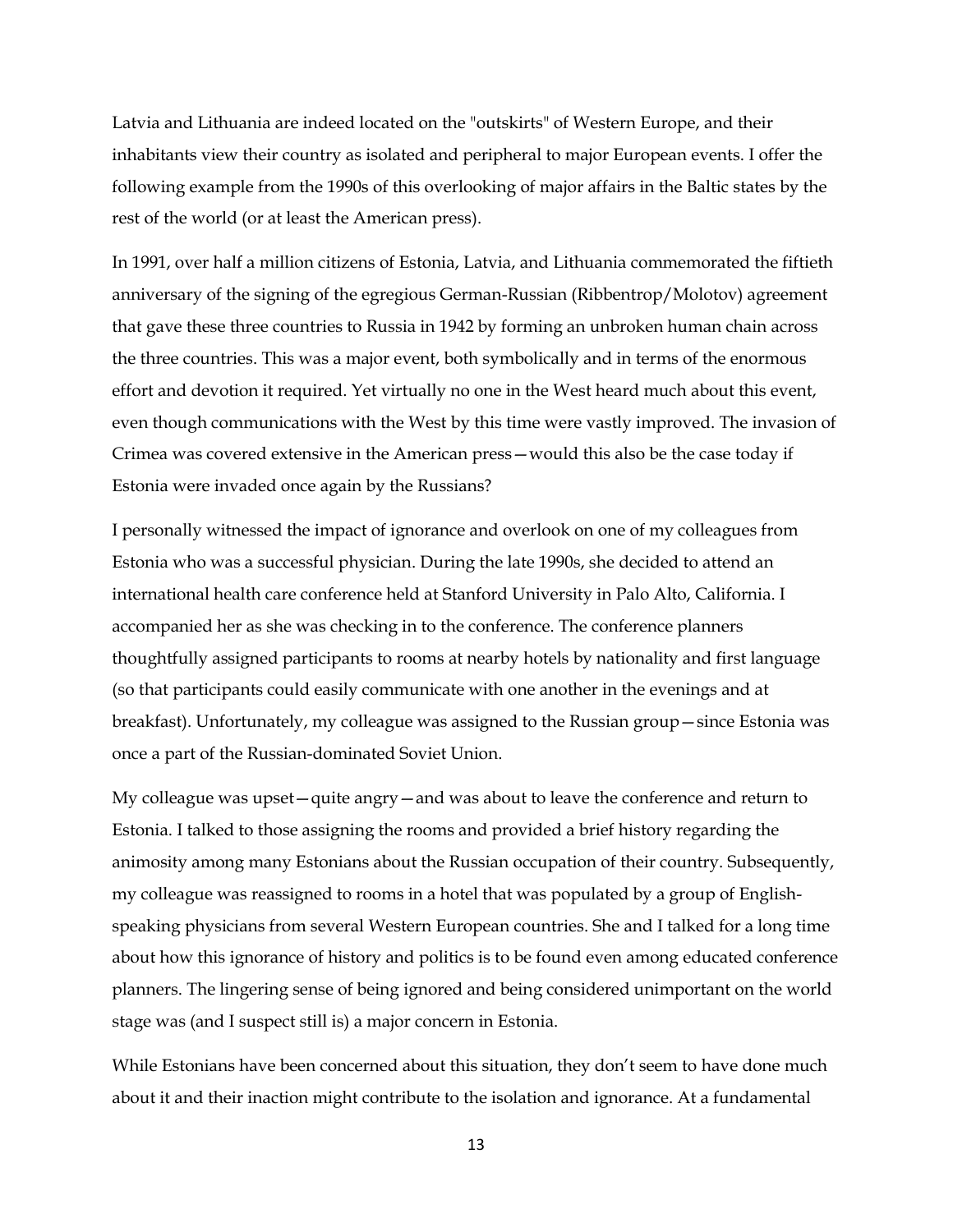level, the Estonians with whom I met during the 1990s, wanted most of all to be left alone. Unlike my colleague, Berne Weiss, who met a highly extraverted culture in Hungary, I met a culture in Estonia that was highly introverted (Bergquist and Weiss, 1994). The "Estonian dream" has long been to own and live on a farm that gives them the opportunity to devote most of their attention to their family and a few neighbors who live at a reasonable distance from their farm.

As Leili, a seventy-year -old former work camp inmate, observed, "Estonians are inclined to live inside themselves [and) always hold themselves back." This introversion is coupled with the unique culture of Estonia to create a pull toward isolation and a defense of national boundaries. The Estonian culture is very old, and Estonians are particularly concerned that their deep cultural heritage and language may be lost or at least ignored. This is particularly the case if Estonia is occupied once again by outsiders who insist on imposing their own culture and language on the Estonian people.

It is also important to note that the isolation of Estonia and outside ignorance regarding its history and heritage might be exacerbated by the challenge of language. Estonians speak a language that is spoken by very few other people in the world. During my interviews, the question of language was often posed: how do we get people to understand us if they can't speak our language? Do we abandon our own distinctive language and always speak their language in order to communicate?

This concern was quite legitimate, given that Estonians were required to speak Russian during the Soviet era--which was very offensive to everyone. Alternatively, they could speak English especially if they were to interact with their neighbors in Latvia and Lithuania. In what much of the world refers to generically as the Baltics, these three countries have languages that are quite different from each other. National identity was (and still seems to be) very important to Estonians because of their distinctive language, as well as their rich history and heritage (as conveyed through such venues as their music, dance, dress and architecture).

# **The Future of Authoritarianism and Nationalism in Estonia**

It is becoming increasingly clear in Eastern Europe that the Iron Curtain was set up and sustained as much by the West as by the Soviet Union and Warsaw Pact countries. As seems to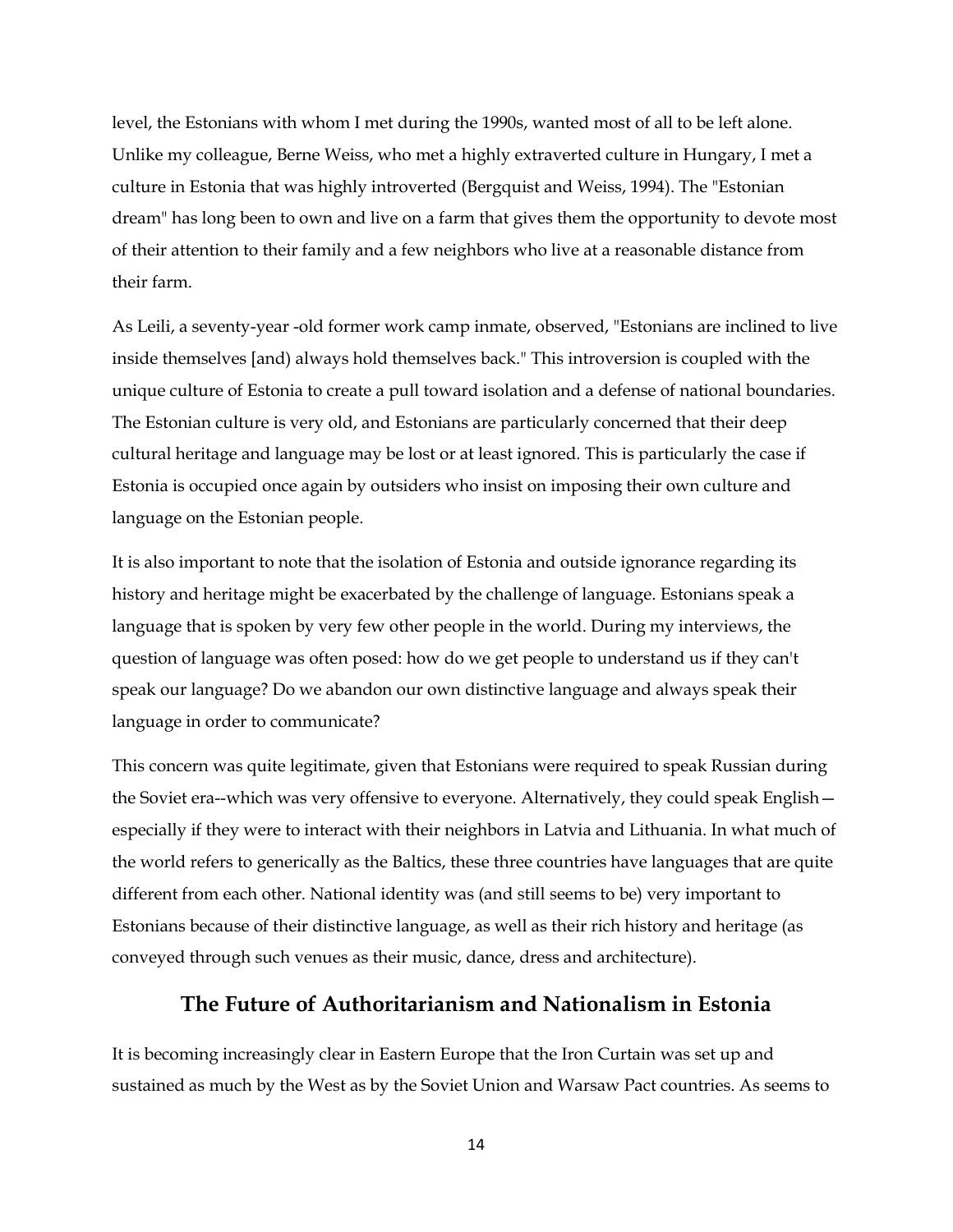have been the case with many other aspects of twentieth-century world economics and politics, the Iron Curtain appears to have been a tacit collusion between two major power blocks. The West benefited from the loss of competition from such countries as Hungary and Estonia that have had periods of economic prosperity and that embrace a strong work ethic. The Soviet Union benefited from the presence of these economic resources to counteract the less ambitious men and women from republics without a strong work ethic. Both countries in the West (Western Europe and North America) and the East (Soviet Union) were interested in a universal community and the elimination of national identities. They only disagreed on who dictates the terms of this universality—and countries such as Estonia and Hungary were caught in the middle of this disagreement.

#### **Europeanism or Nationalism**

The tension between East and West was apparent in the psyche and perspectives of the Estonians I interviewed during the early 1990s. Many of the Estonians (and Hungarians) were initially hesitant to leap into another identity-diffusing scheme, such as the European Community (later evolving into the European Union: EU). Citizens of both these countries had to struggle during the 1990s with the issue of membership in the western European community.

Because they have just recovered their individual national identity, citizens of both countries may have been hesitant to sacrifice it in favor of a broader European identity. Are we now Estonians or Europeans? Where will be our primary allegiance: to Estonia or the EU? The EU raised the possibility of a meta-identity as "European," which either threatened (and provoked) nationalism in Estonia or creates a real alternative and a real opportunity for the citizens of this country to no longer be locked out of Europe. The tension was being played out between the rationalists and the nationalists.

The rationalists won out. The hesitation fell away during the years following the Soviet collapse. Concerns about the loss of national identity took a back seat with the prospects of protection and economic benefits. Currently, both Estonia and Hungary are members of the European Union. In both countries, however, there is still ambivalence about the trade-offs between nationalism and Europeanism. The same ambivalence is to be found in virtually every other member of the European Union. With the immigration issue becoming a point of major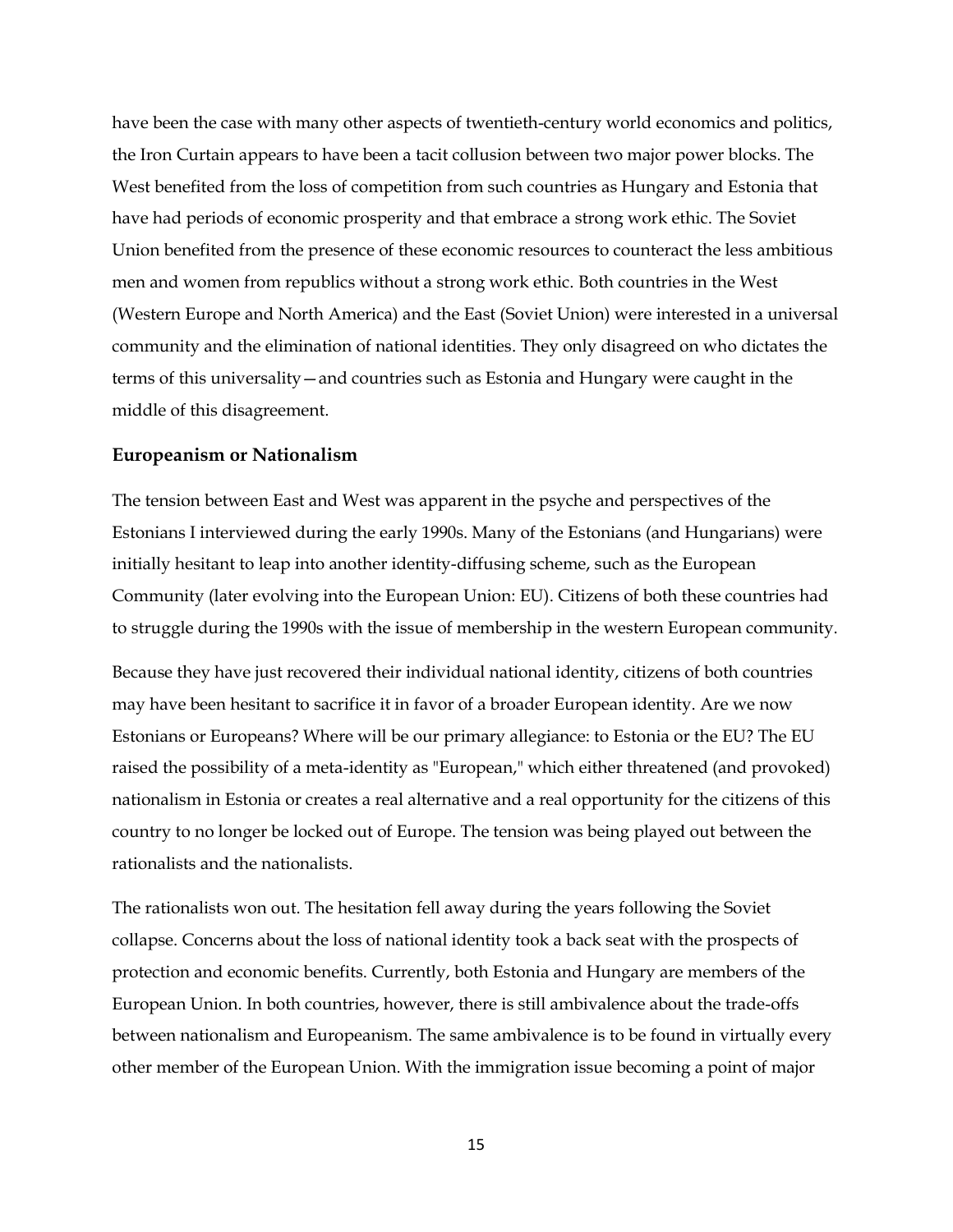contention and with Brexit disrupting the finances and coherence of the EU, we are witnessing a Europe-wide shift in favor of nationalism.

This shift represents a major source of irony in contemporary European politics and culture. While European countries have been engaged for the past three decades in an elaborate dance to lower the barriers between nations and have successfully laid to rest centuries of inter-nation antagonism, they have also rediscovered or reinvented nationalism—especially with the threat of massive migration from the troubled Mid-East. Right-wing and xenophobic politics is to be found in all European countries. Some people seem to covet the right to express ill will toward their neighbors. After forty years of being in a superimposed alliance with historical adversaries, like being bound to a chain gang, people are venting their frustration in nationalistic rhetoric.

### **The Russian Question**

The Estonian community is certainly not immune to this nationalist and often racist pull. For Estonians, however, this pull is more complex than is the cases in most other European countries (especially those in Western Europe). As in many other Eastern European countries, Estonia was filled with those from other countries who were assigned to work in Estonia by the Soviet regime. In particular, there was the large Russian population in Estonia—primarily located in Tallinn. What was to be done with these men, women and children? Are they Estonian citizens or should they be considered unwanted interlopers (and even invaders)?

These former Soviet citizens often did not migrate to Estonia on their own free will, but were coerced, complying with the Soviet master plan of workforce reassignments. For many of these migrants, Estonia had become home by the time of Estonian independence. Their children were fully enculturated (though often still taught to speak Russian and learn about Russian history). At least 500,000 "Russiophones" lived in Estonia following the Soviet collapse—this in a country with not much more than one million residents.

The issue of citizenship and political participation on the part of the Russian population in Estonia was complex and subject to major controversy. In the midst of this controversy we see the interplay I described earlier between nationalism and distorted identification, on the one hand, and thoughtful, compassion rationality, on the other hand. Both were operating in this re-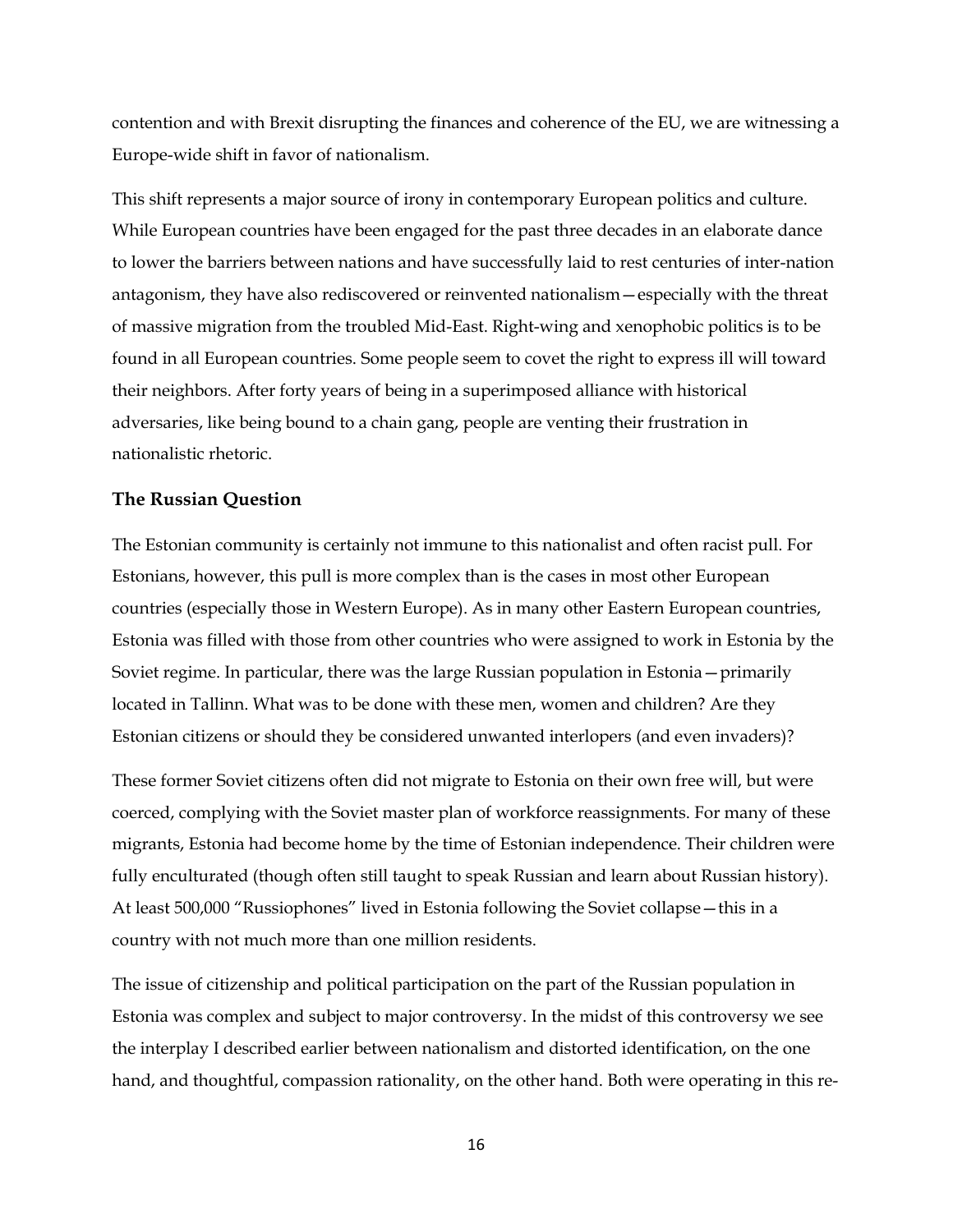established country following the Soviet collapse and came to the foreground in Estonian politics of the early 1990s. The issue was citizenship. Should those who came from Russia (and other former Soviet countries) be granted citizenship?

As in many other countries around the world, there was an excluded population (the "other") that had no political power. While in some countries, such as Israel, the "other" population is the original occupant of the land, for Estonians (as well as many other Eastern Europeans) the "other" are people who "invaded" their homeland. Nationalism can flourish when this narrative of invasion is conveyed on a consistent and persuasive basis. The narrative can become one of the dominant myths identified by Gross (1980)—only it is a narrative that is specific to Estonia and other Eastern European countries.

### **Politics and Policy**

For Estonians, the boiling point came in 1993, when a law was passed that regulated the status of noncitizens (mostly Russians) in their country. Russians in Estonia declared that the new law was discriminatory. Their outrage was shared by leaders of many other Western countries (including the United States and other members of the European Union). A Nationalities Roundtable was established with some outside funding. Thoughtful, compassionate deliberations were to overturn irrational, xenophobic nationalism.

Unfortunately, the roundtable had little impact. It was irrational political pressure that led to overturning of the law. It seems that political pressure has often won the day in Estonia (and many other Eastern European countries that have re-invented themselves after the Soviet collapse). While democracy is solidly established in Estonia, there is a great deal of volatility in the Estonian political process with the creation and dissolution of many political parties and shifting alliances among the parties that do exist. In part, this volatility resulted initially from the successful engagement of many young, inexperienced citizens in Estonian politics. Leadership was provided by 30 something women and men. While these young leaders brought in radical and often refreshing ideas about the environment and social justice, they also came to governmental services with little political acumen.

A flourishing economy might also have played a part: chaos is always a bit more tolerable if a country's businesses are flourishing and if politics is at least temporarily secondary to economic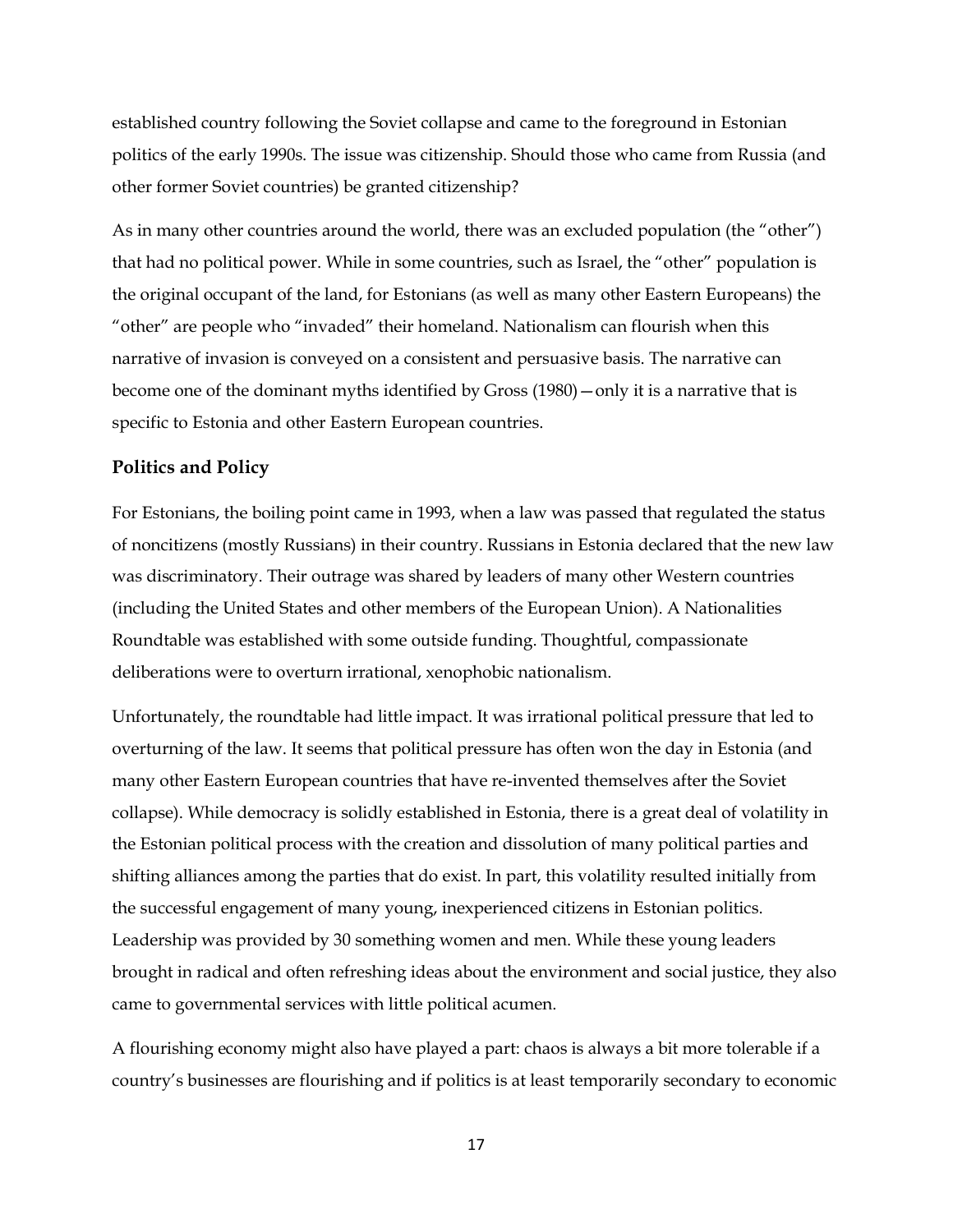prosperity. It is to the Estonian people that we must look for the source of many technological innovations—including the invention of Skype. Since the 1990s, Estonia has become a mightyeconomic midget, often being rated among the top 20 countries in the world regarding economic strength. We might even suggest that this prosperity reinforces the commodity identification I identified previously. A market orientation might prevail over a political orientation. If the young people are bringing new, Western Europe-oriented business practices and a technological focus to Estonia, then maybe they can also bring in Western European ideas about politics. Perhaps these young entrepreneurs and technological wiz-kids are more qualified to run our country than are the old-timers who controlled life in Estonia during the Soviet era and immediate post-Soviet era.

Putting all of this together, we should not be surprised that the Estonian political process has been compared to the game of "musical chairs." Repeatedly, political inexperience gives way to old-time political knowledge and there is a frequent return to established political practices. Expedience and frequent realignment of societal values and principles prevail: "What do I have to do and what laws do we have to pass for me to stay in office?" It is little wonder, therefore, that an unpopular law regarding citizen status was overturned—not because it was a bad idea but because it risked the loss of political power by the government officials who passed this law. It seems that democracy is often quite messy, Perhaps, this is one of the reasons why authoritarian rule can sometimes seem quite attractive.

With a rescinding of the restrictive law, Russians living in Estonia could now vote — though they have tended to remain a minority political force in Estonia even up to the present time. The one change in recent years has been the refocusing of much xenophobic attention on the threatened "invasion" of the homeland by displaced refuges from the Middle East. The Russians now look pretty good when compared to those "other" people who come from a culture that is completely unknown to Estonians. At least Estonians know about the customs (and language) of their Russian compatriots.

### **What is the Future for Estonians?**

We can step back a bit and reflect on what we now know and what we think we know about the future of authoritarian rule and nationalism in the country of Estonia (and by extension in many other 21st Century countries). First, it is important to note that nationalists are unabashedly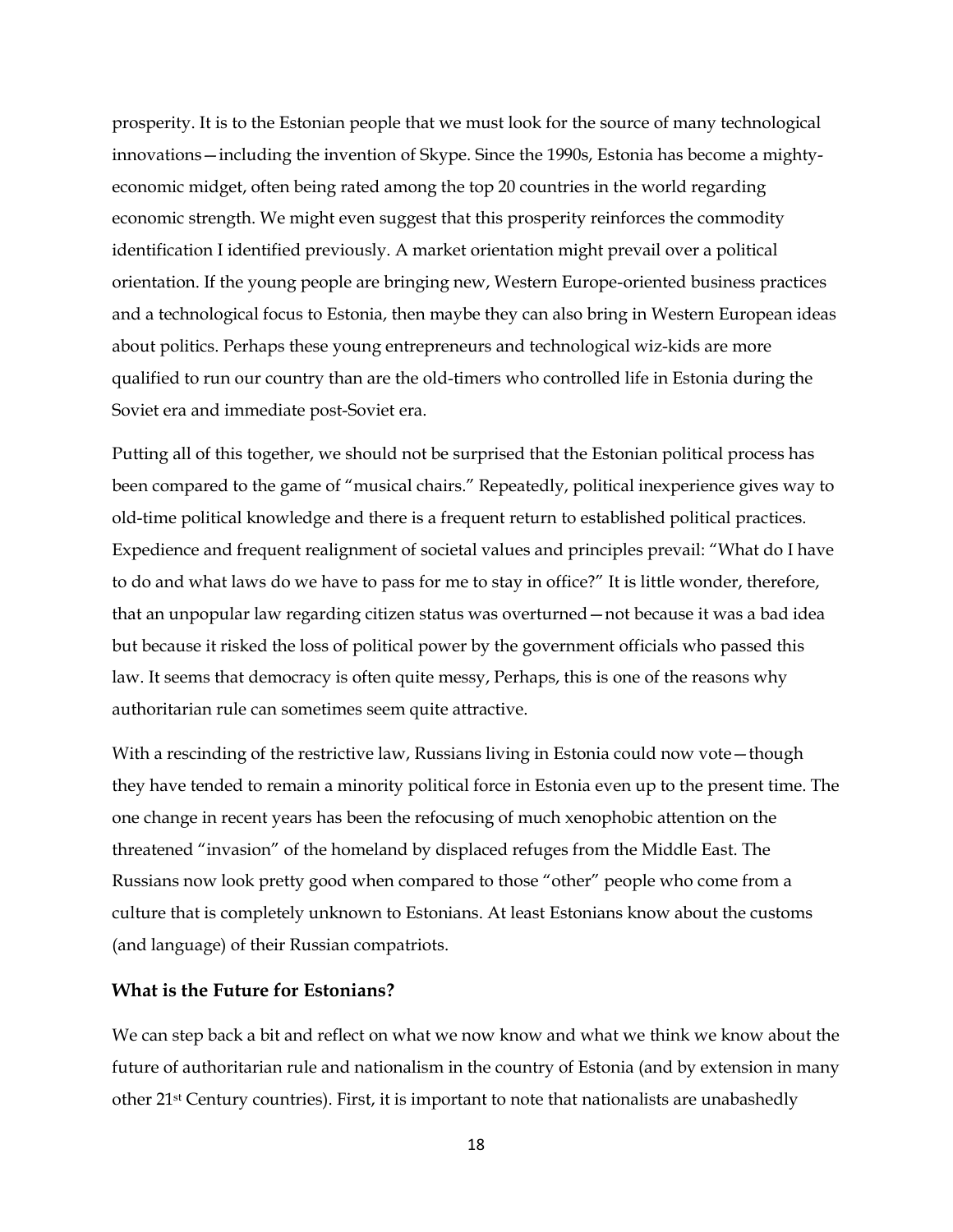boosters, as anyone who has ever been a sports fan can fully appreciate. The commitment contains an element of loyalty-in-the -face-of a philosophical element of looking in the face of humility and seeing pride and valor, as well as doubt and fear. The nationalists tend to be less educated, less "cosmopolitan" (which carries a lot of baggage, including irrational fears of conspiratorial forces such as "International Jewry" and David Rockefeller's fabled Tri-lateral Commission). They are often not very articulate in expressing their emotional attachment to their country—they rely on their leader to be the articulate spokesman (another example of projective identification and the diminution of self). Power in this instance comes not from individual competence or knowledge, but from blind obedience and collective action: the irrational herd overwhelms the individual proponent of rational discourse.

While it is tempting to strike a pessimistic pose regarding the future of authoritarianism in Estonia and many other 21st Century countries (including the United States), there is some reason to hope for democratic success. As Hannah Arendt (1966) noted, authoritarianism and nationalism are incompatible with more entrepreneurial and internationally oriented middleclass values. Arendt's insights were affirmed by Serge, the purported Russian arms dealer in Estonia I interviewed in 1991.

Both Arendt and Serge suggest that the Soviets feared the emergence of a middle class precisely because of the competing international perspective that the middle class would offer. If Arendt and Serge are accurate, then we should expect a decline in nationalism with strengthening of the middle class in Estonia. While economic prosperity in Estonia might have helped to produce a messy political process, it also helped to ensure that this messy democratic process was not replaced by less messy authoritarian rule (as has occurred in Russia and many other countries).

Still, it is difficult to remain positive about democracy and the decline of nationalism in the near future. Given the threat of massive immigration caused by political upheaval in other parts of the world, nationalism and authoritarianism might prevail in the near future. This threat is coupled with and exacerbated by current health emergencies and the virus-influenced temporary (or long-term) collapse of European (and world-wide) economies.

If we turn again specifically to Estonia, there is further reason for concern. What about the seeming passivity and ultimate pessimism of Estonians—given that they are living in a country that has been invaded many times over the past two centuries? My own observations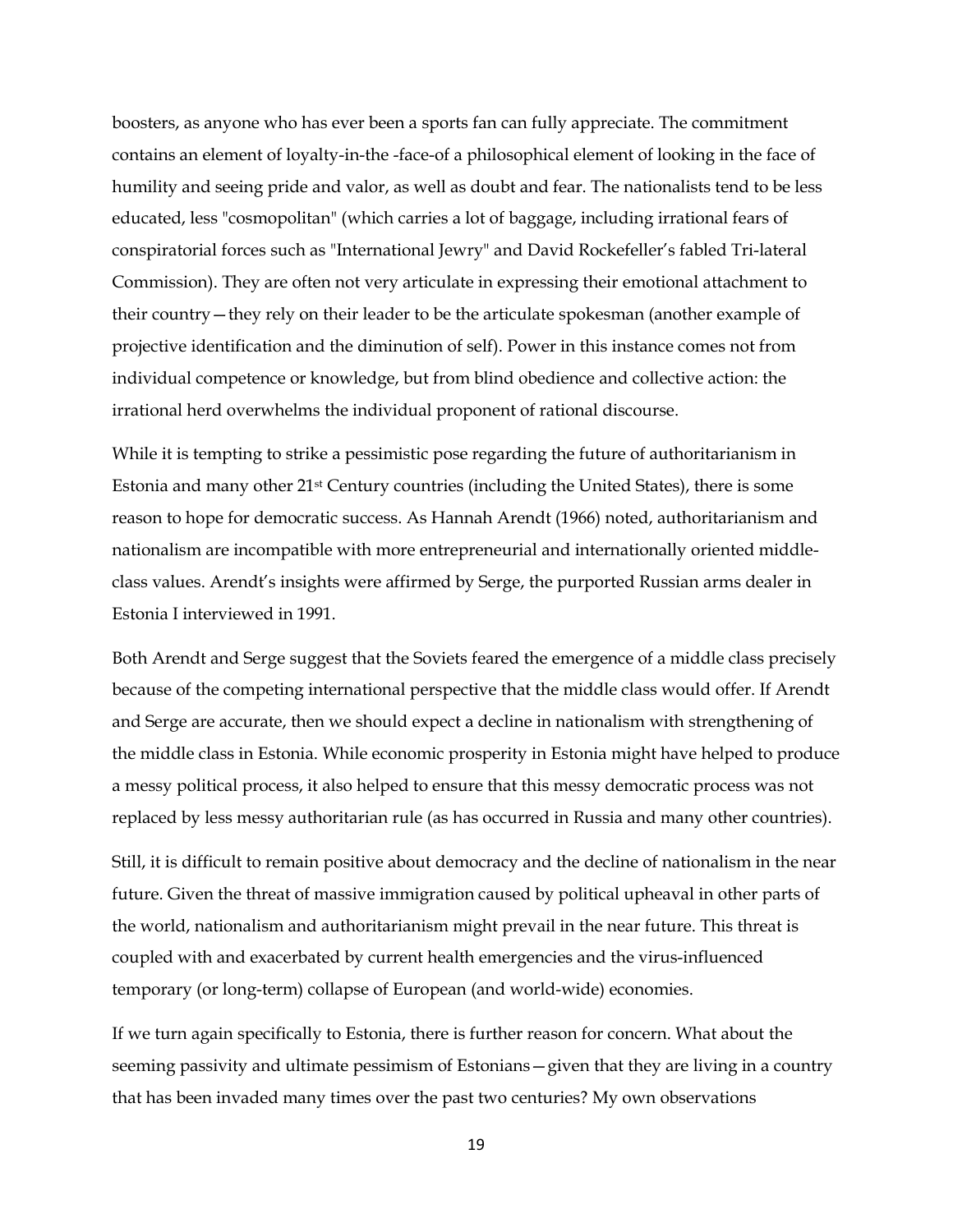previously in this essay regarding this psychological condition in Estonia have been echoed in much more poetic terms by Alexander Theroux (2011, p. 14) (whom I referenced earlier in this essay). He writes:

An Estonian as a [peddler] of positivism is in all instances a walking oxymoron. His recollections are far too extensive, his memory too long, his wounds too recent to put a tingle of optimism in his besieged and beleaguered heart.

Theroux (2011, p. 14) moves beyond this portrayal of pessimism to the core issue of freedom:

During an occupation, far more than a country is captured—a national soul is possessed. Brutalized. Mortified. Hurt. Made Inflexible. Freedom itself, the very idea of it, becomes victim, as well. More than self is lost, a soul harmed. There is the loss of the sense of adventure.

Under such conditions, is it likely that freedom will remain a victim of lingering pessimism and a fear of yet another invasion by Russia or eventually by yet another superpower? A remarkable social observer and futurist, Fred Polak (1973) observed many years ago that a society without a clear and compelling sense of its own future is either in decline or will never thrive if newly created or re-created. Polak extensively documented the history of many societies and carefully analyzed the state of future-images in each society. A society will hold together and thrive while there is something toward which citizens of this society can strive—an envisioned frontier that is compelling to which people can collectively commit. Sacrifice on behalf of a greater good is prevalent. Individual aspirations are secondary to collective aspirations and goals. Polak asserted that a society will decline in power and capacity without this shared image of the future.

What about Estonia? In reflecting on his own country's history an Estonian colleague talked about parental aspirations for his own son. I am paraphrasing and recalling a conversation from almost 30 years ago—yet what he said still haunts me (especially when thinking about the aspirations I have for my own children and grandchildren). He said:

I don't have any aspirations or hopes regarding my son's future or the future of this country. The Estonian future has always been in the hands of powerful people from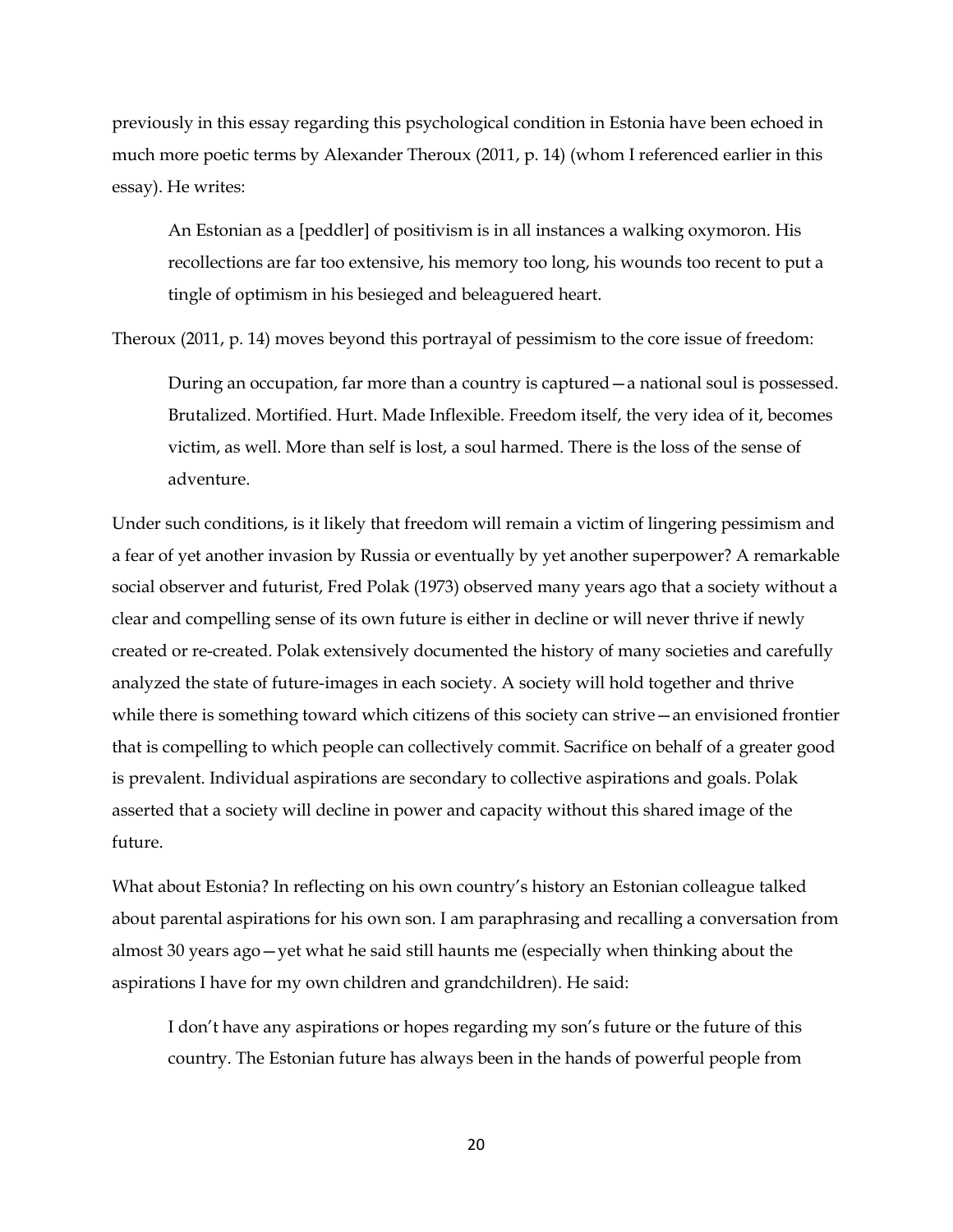outside our country over whom we have no control. How can I think about the future for my son, when he will have little to say about the status of his future!"

If there is no future for Estonia, then what will be the fate of this country? Are those living in Estonia left with only short-term hopes--that might often be aligned with the immediate consumption of goods and services? Are Estonians vulnerable to the soft form of authoritarianism that Erich Fromm described? Are they also vulnerable to a more virulent form of authoritarianism that is activated by a search for national identity and perhaps even continuing identification with aggressive forces?

What then are we to conclude? What are the implications of predictions I have made (and other observers of Estonia have made) regarding life in this country during the coming 10 to 20 years? Is nationalism on the rise or on the decline? Does this mean the rise or decline of authoritarianism in its various forms? What about identification with commodities and the market orientation I previously identified? Will soft authoritarianism that is sprinkled with some xenophobic hard authoritarianism prevail in Estonia (and other European and North American societies)? What about the enduring relationship between Estonia and other Western societies? Is Estonia truly free of the Eastern influences that were accelerated during the period of Russian occupation?

More generally, the question remains open regarding the future of democracy and nationalism in other European countries (and many countries elsewhere in the world). The path of the EU in Europe is hardly clear at this moment, even after years of political and psychological preparation. For Estonians, the many sources of ambivalence are great. As one of the Estonians I interviewed during the early 1990s noted: "If I had the experience of a hundred years of democracy coupled with consistent national autonomy and identity [as is found in many Western European and American countries], then I could be a cosmopolitan and an internationalist, too." Which will be the outcome in Estonia? Will we find cosmopolitans or nationalists? Consumers or reformers? Those who embrace true freedom or those who seek to escape the profound challenge of freedom? Stay tuned . . .

# **References**

\_\_\_\_\_\_\_\_\_\_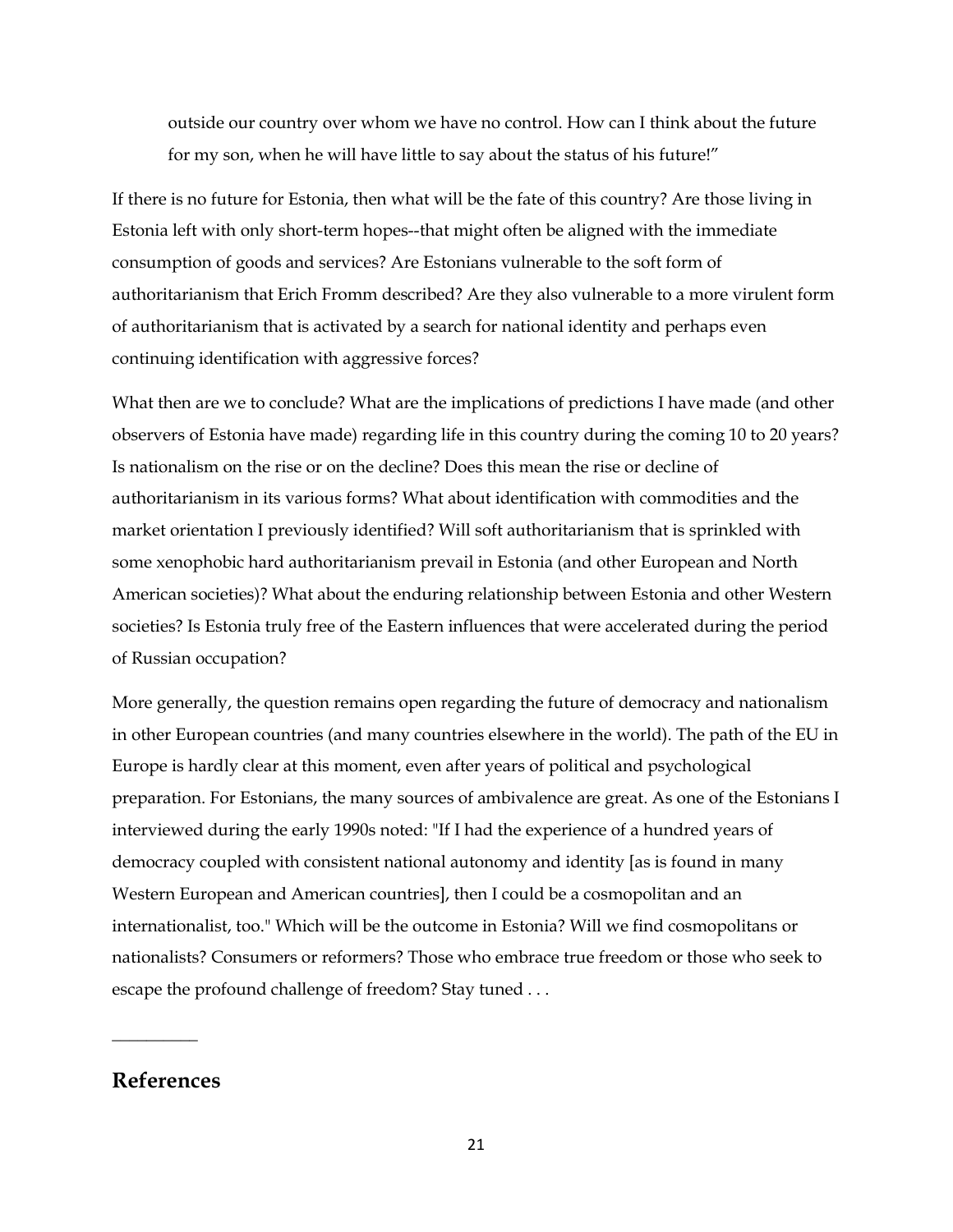Hannah Arendt (1966 [1948]) *The Origins of Totalitarianism.* Orlando, FLA: Harcourt Brace Jovanovich.

Mary Belenky and others (1986) *Women's Ways of Knowing*. New York: Basic Books.

William Bergquist (2020a) "Anxiety and Leadership—Containment and Metabolism." *Library of Professional Psychology*: https://psychology.edu/library/leadership-and-anxiety-containmentand-metabolism-i-anxiety-in-a-vuca-plus-environment/

William Bergquist (2020b) "Authoritarianism and the Escape from Freedom," *Library of Professional Psychology*: [https://psychology.edu/library/authoritarianism-and-the-escape-from](https://psychology.edu/library/authoritarianism-and-the-escape-from-freedom/)[freedom/](https://psychology.edu/library/authoritarianism-and-the-escape-from-freedom/)

William Bergquist and Berne Weiss (1994) *Freedom.* San Francisco: Jossey-Bass.

Wilfred Bion (1961) *Experience in Groups.* New York: Basic Books.

Phillip K. Dick (2007) *The Man in the High Castle [Four Novels of the 1960s]* New York: Library of America.

Riane Eisler *(1987) Chalice and the Blade.* San Francisco: Harper & Row.

Victor Frankl (2006) *Man's Search for Meaning.* Boston: Beacon Press.

Anna Freud (2018) *The Ego and Mechanisms of Defense*. London: Routledge.

Thomas Friedman (2007) *The World is Flat 3.0* (3rd Ed.) New York: Picador.

Erich Fromm (1941) *Escape from Freedom.* New York: Rinehart & Co.

Erich Fromm (1960) *The Sane Society.* New York: Rinehart & Co.

Kenneth Gergen and Mary Gergen (2004) *Social Construction: Entering the Dialogue*. Chagrin Falls, Ohio: Taos Institute Publications.

Bertrand Gross (1980) *Friendly Fascism*. Montreal, Canada: Black Rose Books.

Daniel Kahneman (2011) *Thinking Fast and Slow*. New York: Farrar, Straus and Giroux.

Xiaoyun (Sharon) Ma (2019) "How to Turn Loneliness into a Multi-Trillion Dollar Business—A Perspective on China from the Writings of Erich Fromm", *Library of Professional Psychology*: